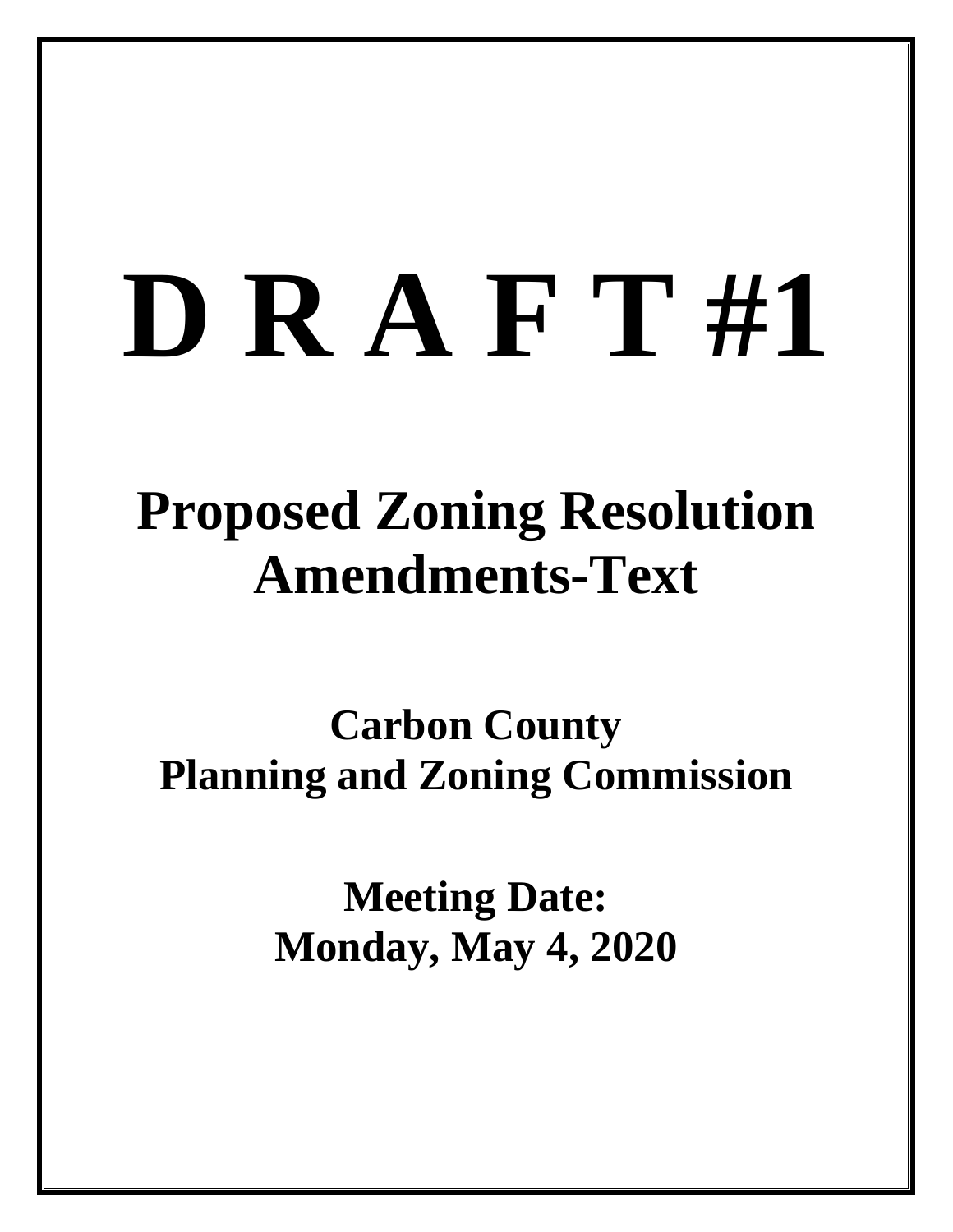# **CHAPTER 2**

# **APPLICATION OF REGULATIONS**

#### **Section 2.1 NONCONFORMING USES, BUILDINGS AND STRUCTURES**

A. Purpose and Intent.

It is recognized that there may exist, within the zone districts established by this Resolution, uses, buildings and structures which were lawfully established ("grandfathered") before this Zoning Resolution was adopted or amended that now do not conform to the standards of this Zoning Resolution. It is the intent of this Resolution to permit those nonconforming uses, buildings and structures to continue in accordance with the following provisions:

B. Repairs and Maintenance.

Normal maintenance and repairs of a building or other structure containing a nonconforming use is permitted, provided it does not extend the floor area occupied by the nonconforming use.

C. Alteration or Addition.

The alteration or addition to any existing building or structure for the purpose of effecting any change in use shall be in conformity with the provisions of this resolution.

D. Tenancy or Ownership.

There may be a change of tenancy, ownership or management of a nonconforming lot, structure or use provided there is not a change in the nature or character of said nonconformity.

E. Relocation.

A nonconforming structure or a structure housing a nonconforming use shall not be moved, in whole or in part, to another location on or off the parcel of land on which it is located, unless it shall thereafter conform to the provisions of the Zone District in which it is moved.

- F. Termination.
	- 1. If a nonconforming use is discontinued any future use of such land, building or structure shall be in conformity with the provisions of this resolution. A nonconforming use shall be deemed to have been terminated and shall not thereafter be reinstated:
		- a. When it has been discontinued for a period of twelve (12) consecutive months.
		- b. Intent to resume a nonconforming use shall not be considered continuance of the nonconforming use.
	- 2. Damage to Structures. If a nonconforming structure is damaged or destroyed in any manner from any cause, and the cost of repairing such damage exceeds sixty percent (60%) of the value of improvements or replacement cost of such structure on the date of such damage, it shall not be repaired or restored except in conformance with this Zoning Resolution.
		- a. In determining the value of improvements or replacement cost of any nonconforming structure, the cost of land or any factors other than the nonconforming structure itself shall not be included.
		- b. Value of Improvements or replacement cost shall be calculated by using the most recent County Assessor's-Notice of Assessment.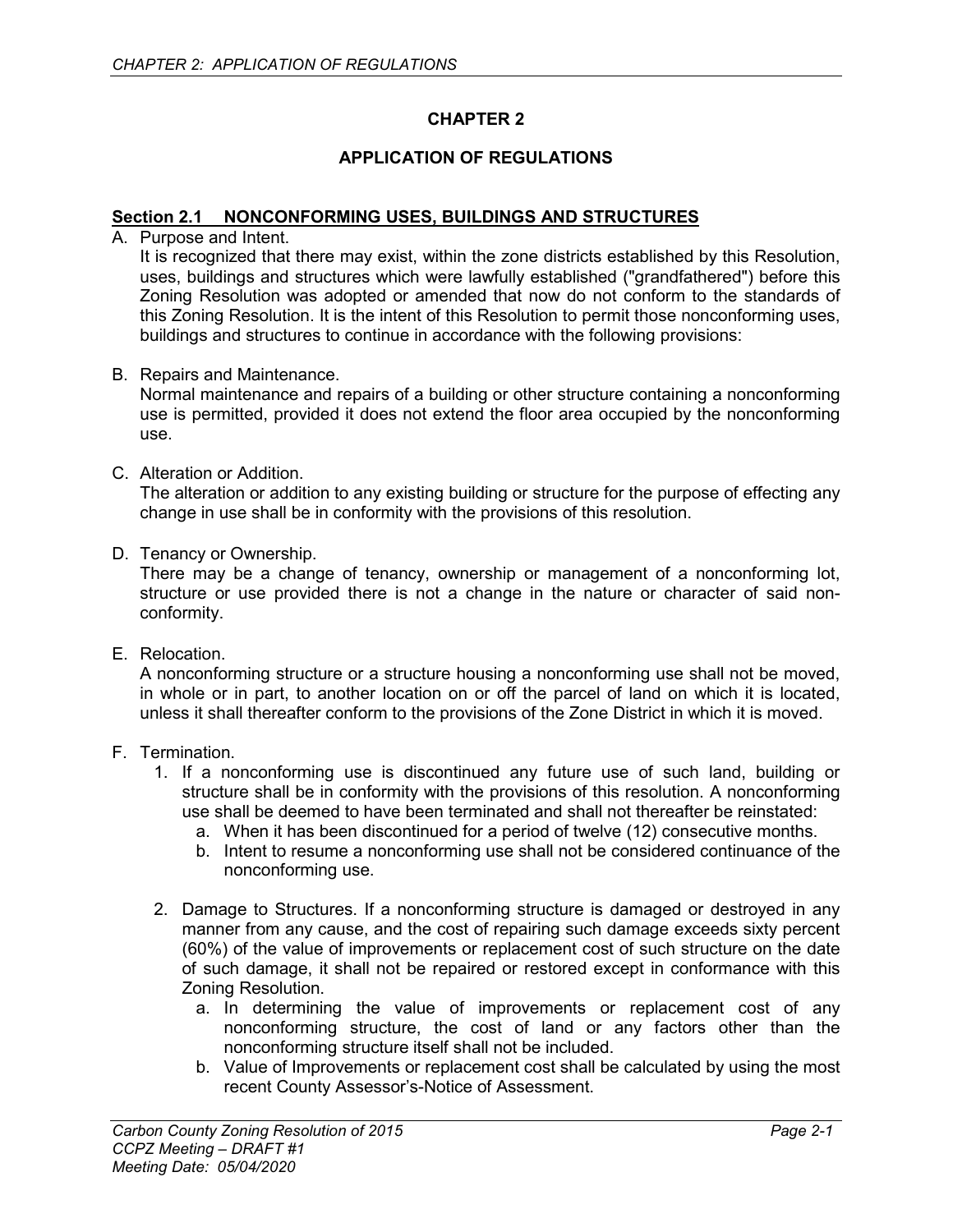# **Section 2.2 NONCONFORMING LOTS**

A. Definition.

A lawful nonconforming ("grandfathered") lot is a platted lot or lot of record which existed prior to July 1, 2001, on the effective date of this Resolution or as a result of subsequent amendments thereto, and does not comply with the lot size requirements for the District in which the lot is located. For purposes of this Section, the definition of Lot shall include the term Parcel.

B. Lot of Record.

In any district in which a proposed use is permitted, notwithstanding limitations imposed by other provisions of this Resolution, said use may be conducted and necessary customary buildings may be erected on any vacant single lot of record after the effective date of this Resolution. This provision shall apply even though such lot fails to meet the requirements for minimum lot size applicable to the zone, providing the use and buildings must comply with all the regulations for the zone in which such lot is located.

C. Merger.

If separately created, contiguous lots are merged by a recorded instrument, combining two or more lots into a single legal description, the new combined lot shall be regarded as a single lot.

D. Rezone of Nonconforming Parcel.

The Planning Director may waive the application fee when the record owner is requesting a Zone Change or Conditional Use Permit, which would bring the nonconforming lot, structure or use into conformance.

# **Section 2.3 EXTRACTION OR PRODUCTION OF MINERAL RESOURCES**

- A. In accordance with State Statutes, this Resolution shall not prevent any use or occupancy reasonably necessary to the extraction or production of the mineral resources in or under any lands subject thereto. However, prior to actual extraction of the mineral, the area shall be properly zoned and all other applicable requirements of this Zoning Resolution shall be met.
- A.B. The prohibition against preventing any use or occupancy reasonably necessary for the extraction or production of the mineral resources does not apply to sand, gravel, rock and limestone.

# **Section 2.4 ZONE DISTRICTS**

For the purposes of this Resolution, the County is divided into nine (9) classes of zoning districts as follows:

| Ranching, Agriculture, Mining (Formally Open Range (OR))<br><b>Forestry Production and Seasonal Recreation</b><br>(Formally Forest Production & Recreation (FPR)) |
|-------------------------------------------------------------------------------------------------------------------------------------------------------------------|
| <b>Rural Residential Agriculture</b>                                                                                                                              |
| Residential                                                                                                                                                       |
| Neighborhood Commercial                                                                                                                                           |
| <b>Highway Commercial</b>                                                                                                                                         |
| <b>Limited Industrial</b>                                                                                                                                         |
| Heavy Industrial (Formally Industrial)                                                                                                                            |
| <b>Planned Unit Development</b>                                                                                                                                   |
|                                                                                                                                                                   |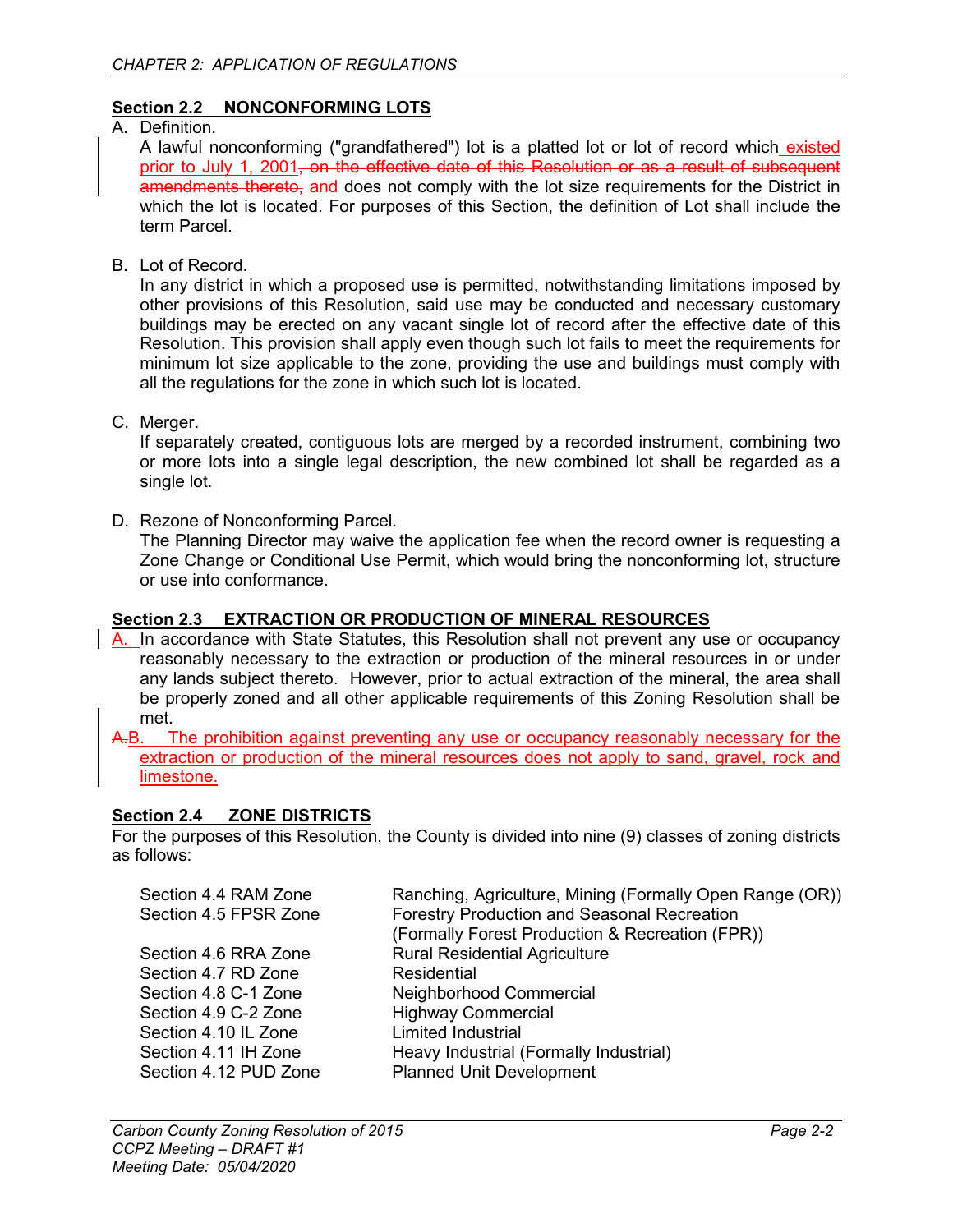### **Section 2.5 DISTRICT BOUNDARIES**

- A. The boundaries of each zone district are established as shown on the Carbon County Zoning Map and in the official records of the Zoning Officer.
- B. The District boundary lines are intended generally to follow the centerline of streets and similar right-of-way or lot lines, or straight line projections of such lines, or County boundary lines, Township or Section lines all as shown in the records of the Zoning Officer by a specific dimension expressing its distance in feet from a street line or another boundary line as indicated.
- C. In case of uncertainty as to the true location of a District boundary line in a particular instance, the determination thereof shall be made by the Zoning Officer. An appeal may be taken to the Commission and the Board, as provided in Chapter 6.

#### **Section 2.6 RELATION OF ZONING RESOLUTION TO OTHER PROVISION OF LAW, COVENANTS AND AGREEMENTS**

- A. Nothing contained in this Resolution shall be taken to repeal, abrogate, annul, or in any way impair or interfere with any provisions of law or ordinance or regulations, existing or as may be adopted in the future. Nor is it intended by this Resolution to interfere with or abrogate or annul any easements, covenants or other agreements between parties.
- A.B. Where this Resolution imposes a greater restriction upon the use of buildings, structure, premises, lots or land, or upon the height of buildings or structures or requires larger lots, yards, courts, or other open spaces than imposed or required by such other provisions of law, ordinance, or regulation, or by such easement, covenants or agreement, the provisions of this Resolution shall control.
- B.C. No provisions contained in this Resolution shall be construed as justifying the encroachment of any building or structure within any street lines now or hereafter laid down or officially mapped.
- D. Specifically, in regards to the Subdivision Regulations of Carbon County of 1980, as amended, creation of an improper subdivision is cause to deny a zone change.
- E. Public Lands: The government of the United States and the Sate of Wyoming and their agencies, departments and political subdivisions are exempt from the requirements of these regulations when undertaking governmental development activities on their lands, except when compliance with these regulations is required by the same government, agencies and departments.

# **Section 2.7 VALIDITY**

If any article, section, subsection, paragraph, clause, phrase or provision of this Resolution of the location of any District boundary shown in the records of the Zoning Officer that forms a part hereof shall be adjudged invalid or held unconstitutional, the same shall not affect the validity of this Resolution or records of the Zoning Officer as a whole or any part of provisions hereof other than the part so adjudged to be invalid or unconstitutional.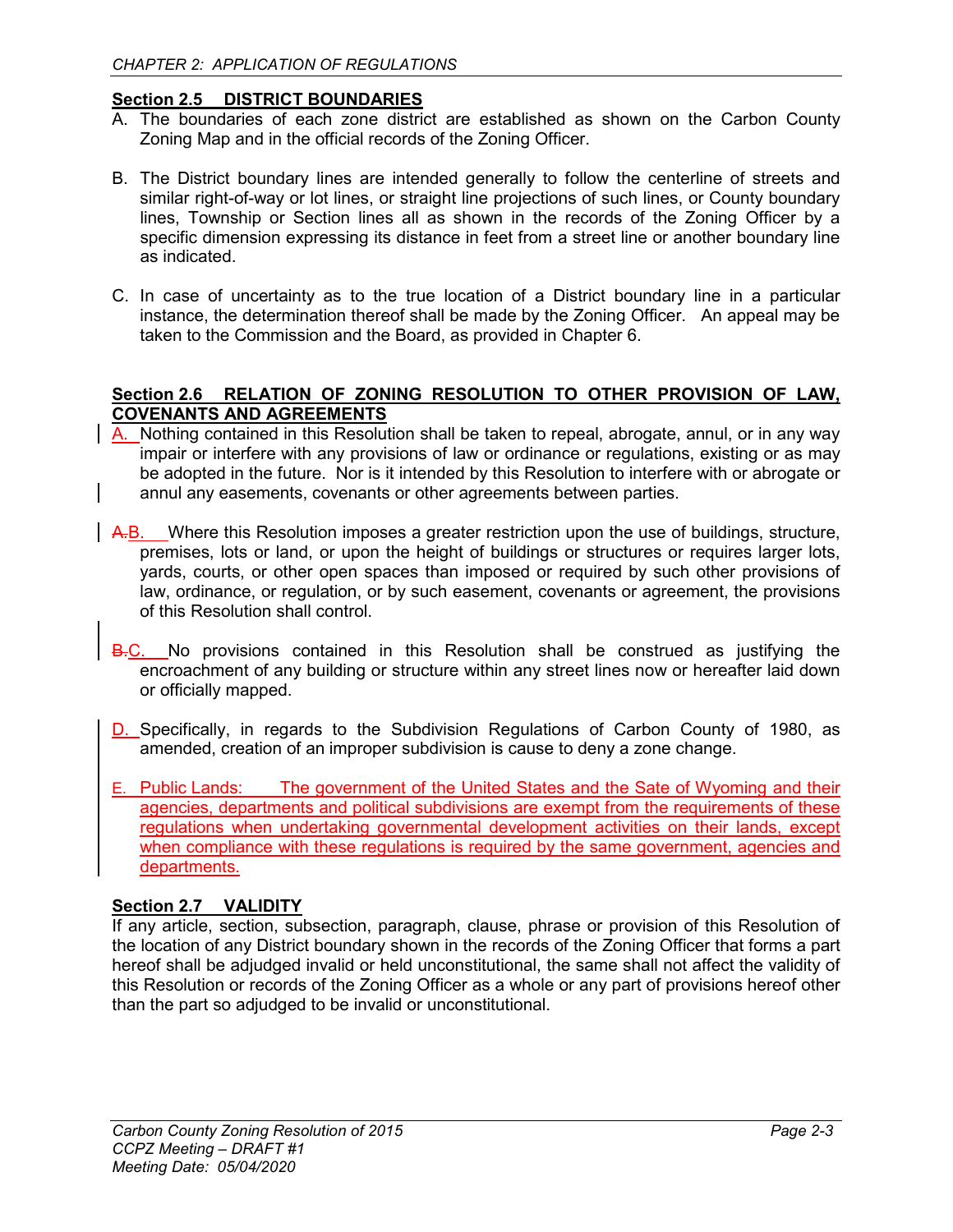## **CHAPTER 3**

#### **DEFINITIONS**

#### **AGRICULTURE, INDUSTRIAL**

Agricultural enterprises of an intensive scope and corporate nature that are designed to produce and distribute farm products on a large scale and may produce significant levels of waste. Industrial agricultural uses may include feedlots, animal feeding operations, confinedconcentrated animal feeding operations, slaughterhouses, hog farms, fur farms, poultry farms, frog farms, fertilizer works, plants for the reduction of animal matter, commercial greenhouses, and stockyards.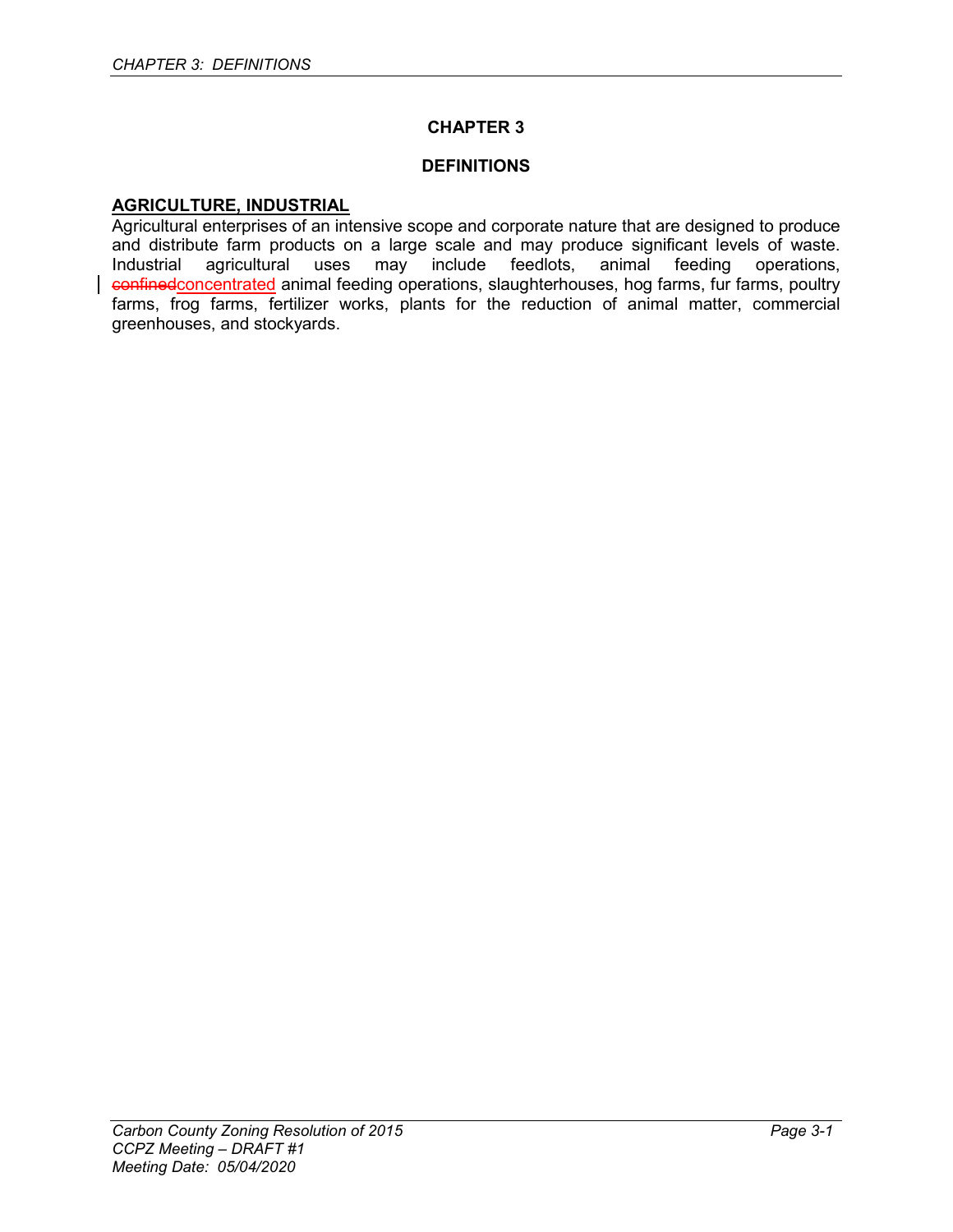### **CHAPTER 4 ZONE DISTRICT REGULATIONS**

NOTE: The wording "Extraction or production of mineral resources" applies to the following zone districts: RAM, RRA, RD, C-1, C-2, IL and IH and will replace "Oil, gas and mineral exploration, development and production."

# **Section 4.4 RANCHING, AGRICULTURE AND MINING ZONE (RAM)**

The purpose of this District is to preserve historic uses and open space areas of the County while at the same time permit ranching, agriculture, animal husbandry, forestry, and mining in a manner that attains this purpose. All of the unincorporated area of the County not otherwise zoned is designated as the Ranching, Agriculture and Mining Zone.

Residential uses accessory to a preexisting Commercial or General Agricultural operation are permitted in this zone. If residential uses not covered above are desired, a conditional use permit or a zone change should be sought. The Carbon County Land Use Plan contains land use policies which encourage the development of new residential development and commercial sites in close proximity to municipalities and developed areas. The purpose of this policy is to ensure that future land development is fiscally responsible, to strengthen existing communities and to make maximum use of the services already established for police and fire protection, trash collection, snow removal and other public services. A criterion used in deciding whether or not to grant a zone change or a conditional use permit for residential uses will be considerations as to whether the establishment of a new zoning district is unavoidable because of the remote location of new employment.

# **A. Principally Permitted Uses:**

- 1. Commercial or General Agriculture including ranching and farming, their related uses and facilities and animal husbandry relative to above activities.
- 2. Residential uses that are accessory to a preexisting Commercial or General Agricultural operation, as defined in Chapter III including accessory dwelling unit, bed & breakfast facility, home occupation, and cottage industries.
- 3. Public parks and playgrounds, including public rest rooms.
- 4. Cemeteries.
- 5. Ore beneficiation, milling and quarrying with proof of state permit. Said operations if above ground are not permitted within 1,000 feet of a residential district. Ore processing is principally permitted only if directly associated with an adjacent extraction operation.
- 6. Oil, gas and Extraction or production of mineral resources exploration, development and production.
- 7. Timberland and Timber Production, but not including wood pulp mills or paper processing.
- 8. Timber Products, Non-Commercial.
- 9. Highway Construction Facilities.
- 10. Gravel mines and accessory facilities.
- 11. Habitat management.
- 12. Kennels on parcels 35 acres or greater.
- 13. Animal Crematorium-when located on-site and accessory to an agricultural operation.
- 14. Meteorological (MET) Tower with tower height being less than 300 feet.
- 15. Non-commercial nurseries and greenhouses.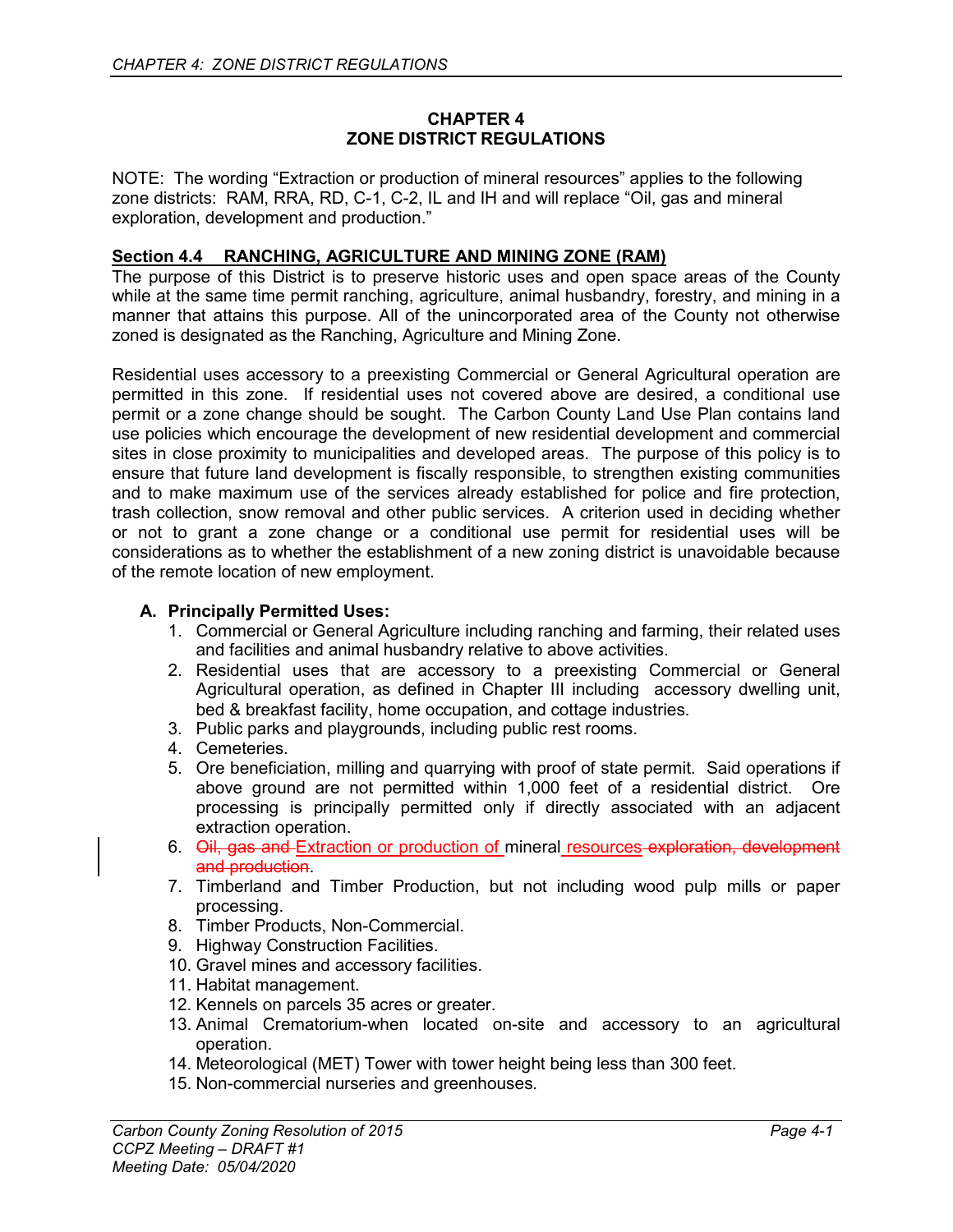# **B. Conditionally Permitted Uses:**

The following uses are permitted subject to the review and approval pursuant to Chapter 5 – General Regulations Applying to all Districts and Uses:

- 1. Residential uses if accessory to a commercial or general agricultural operation if the operation is not preexisting.
- 2. Public Uses and Civic Use(s).
- 3. Public facilities and utilities limited to above ground structures including sewage treatment and water supply facilities, municipal solid waste landfill, all conforming to Wyoming Department of Environmental Quality requirements.
- 4. Compressor, regulator, distribution stations and gas processing plants.
- 5. Oilfield Wastewater Disposal Facilities (OWDF).
- 6. Commercial Storage Yards.
- 7. Industrial Uses, processing plants and related uses.
- 8. Agriculture Industrial Uses.
- 9. Guest Ranch or Resort.
- 10. Commercial recreation areas and facilities, including campgrounds.
- 11. Boarding house and recreation lodge.
- 12. Recreational Vehicle Park and Trailer Camp.
- 13. Churches and Sunday schools.
- 14. Labor camps including agricultural or farm labor camps.
- 15. Temporary Living Facilities.
- 16. Recycling Center and Recycling Plant.
- 17. Kennels on parcels less than 35 acres.
- 18. Roadside Stand.
- 19. Commercial Nurseries and Greenhouses.
- 20. Pulp and paper processing, related facilities and accessory uses.
- 21. Timber Products Processing Plants.
- 22. Radio transmitting stations.
- 23. Crematorium. See Chapter 5.
- 24. Animal Crematorium-when not located on-site of an agricultural operation and not accessory to an agricultural operation. See Chapter 5.
- 25. Telecommunication Towers and Facilities. See Chapter 5.
- 26. Electrical Substations and Transmission Lines. See Chapter 5.
- 27. Non-Commercial Wind Energy Collection Systems. See Chapter 5.
- 28. Commercial Scale Energy Facilities. See Chapter 6.
- 29. Low Hazard-Low Volume Treatment, Processing, Storage and Transfer Facility. See Chapter 5.

#### **C. Accessory Uses:**

- 1. Customary accessory structures and uses.
- 2. Signs, pursuant to Chapter 5-General Regulations Applying to all Districts and Uses.
- 3. Parking, pursuant to Chapter 5-General Regulations Applying to all Districts and Uses.

# **D. Building Setbacks:**

See Chapter 5-General Regulations Applying to all Districts and Uses.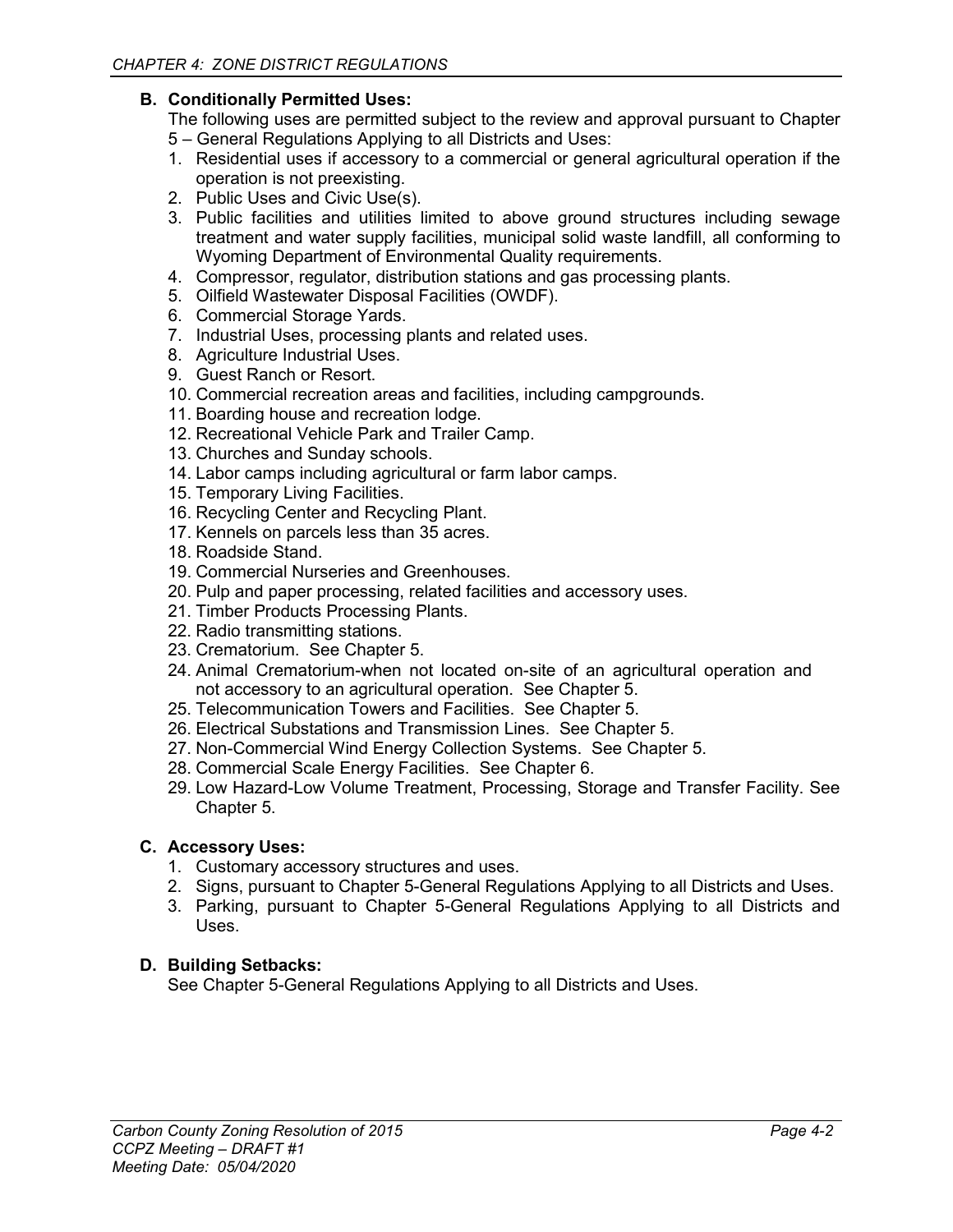# **E. Other Regulations:**

- 1. Minimum Parcel Size 35 acres:
	- A. Lot of Record\Pre-Existing Parcels. Any Lot of Record, less than 35 acres in size, created by any legal means prior to July 01, 2001, may continue to be used in accordance with Chapter 2, Application of Regulations, Non-conforming uses, building and structures. See Section 2.1
	- A. Any lot or parcel of land less than 35 acres in size created by any legal means prior to the adoption of this Resolution, may continue to be used for the existing use if such use was legally permitted under the prior Zoning District. In addition to allowing the continuation of a legally permitted existing use, those lots or parcels shall also be entitled to all of those principally permitted uses under the Ranching, Agriculture, Mining (RAM) Zoning District as described in this Resolution and may also be considered for those conditionally permitted uses and accessory uses as provided in the RAM Zoning District.
	- B. Exceptions Exemptions from Minimum Parcel Size:
		- 1. The division of land into smaller than 35 acres parcels in accordance with W.S. 18-5-303 Exemption From Provisions and the exemption provisions contained within the Carbon County Subdivision Regulations may not require a zone change when the division is not the beginning of a subdivision or it is not the beginning of the general conversion of the use of the subject lands. The purpose of the minimum parcel\lot size exception is to retain ranching and agriculture as the preferred land use in rural area of the county and as further provided for in W.S. 18-5-303 and the Carbon County Subdivision Regulations.

The following exceptions from the RAM minimum lot size of 35 acres are intended to allow the land owner to create smaller parcels without requiring a zone change when the purpose is not the beginning of a general conversion of the use of the subject lands.

The desired benefit of the exemption is to protect the economic viability of the historic uses of the county's ranching, agricultural, and mining lands.

The exemptions apply to any creation of a smaller land parcel(s) that:

- 1. Is created outside of platted subdivisions for the purpose of a single gift or sale to a member of the landowner's immediate family, subject to the following requirements:
	- a. A member of the immediate family is limited to any person who is a natural or adopted child, stepchild, spouse, sibling, grandchild, grandparent or parent of the landowner; and
	- b. The purpose of the parcel(s) is to provide for the housing, business or agricultural needs of the grantee; and
	- c. Parcels created under this paragraph shall be titled in the name of the immediate family member for whom the division is made for a period of not less than five (5) years unless such parcels are subject to involuntary transfer including, but not limited to, foreclosure, death, judicial sale, condemnation or bankruptcy; and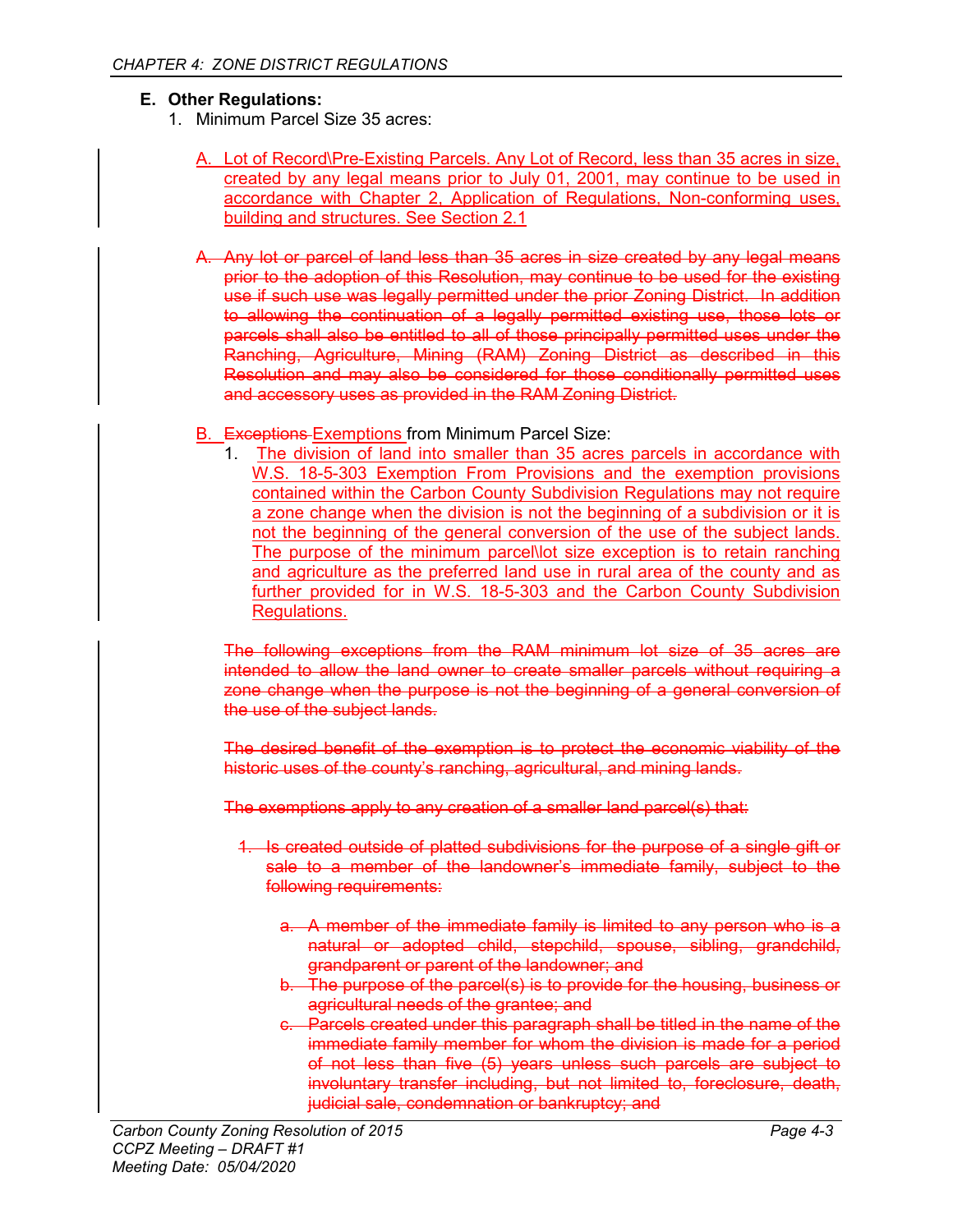- 2. May be created by any court of this state pursuant to the law of eminent domain, by operation of law or by order of any court in this state;
- 3. Is created by the record owner giving a mortgage, lien, deed of trust or any other security instrument, and a subsequent foreclosure;
- 4. Is created for an easement or right-of-way;
- 5. Is created by the sale or other disposition of land to the State of Wyoming or any political subdivision thereof;
- 6. Affects railroad rights-of-way;
- 7. Is a sale or other disposition of land for commercial agricultural purposes or affects the alignment of property lines for commercial agricultural purposes;
- 8. Is created by boundary line adjustments where the parcel subject of the sale or other disposition is adjacent to and merged with other land owned by the grantee;
- 9. Creates cemetery lots;
- 10. Is created by the acquisition of an interest in land in the name of the husband and wife or other persons in joint tenancy or as tenants in common, and the interest shall be deemed for purposes of this subsections as only one (1) interest.

The above exemptions do not apply when the intent of the creation of smaller parcel(s) is to evade the purpose of this Section.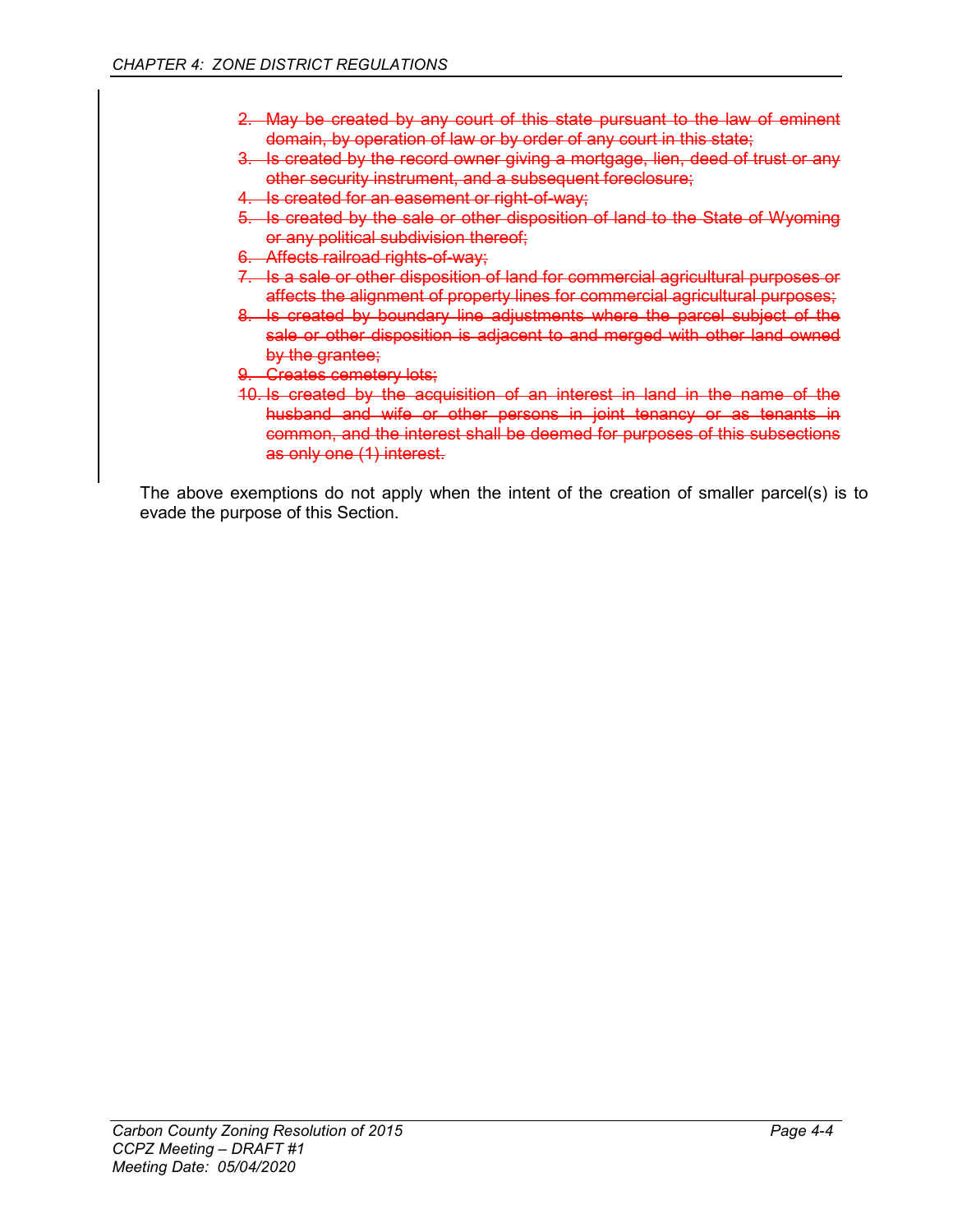# **Section 4.6 RURAL RESIDENTIAL AGRICULTURE ZONE (RRA)**

The Rural Residential Agriculture or RRA Zone is intended to be applied in areas of the County which are particularly suited to large-lot development that allow both agricultural and residential uses intermingled. In all cases, agricultural uses shall have supremacy over residential uses.

# **A. Principally Permitted Uses:**

- 1. General Agricultural activities.
- 2. Single-family dwellings and their accessory uses.
- 3. One (1) employee dwelling and/or one (1) accessory dwelling unit.
- 4. Timber Products, Non-Commercial.
- 5. Home occupations and home offices.
- 6. Cottage industries.
- 7. Oil, gas and Extraction or production of mineral resourcesexploration, development and production.
- 8. Roadside Stand.

# **B. Conditionally Permitted Uses:**

The following uses are permitted subject to the review and approval pursuant to Chapter 5 – General Regulations Applying to all Districts and Uses:

- 1. More than one (1) employee dwelling and/or more than one (1) accessory dwelling unit.
- 2. Businesses that will not substantially distract from the agricultural or residential character of the area.
- 3. Public Use and Civic Use(s).
- 4. Private institutions.
- 5. Commercial Recreation including golf courses.
- 6. Bed and breakfast establishments and boarding house.
- 7. Recreation lodges and campgrounds.
- 8. Kennels and Animal Hospitals.
- 9. Timber Production.
- 10. Public utilities limited to above ground structures including sewage treatment and water supply facilities all conforming to Wyoming Department of Environmental Quality requirements.
- 11. Mobile Home Parks. See Chapter 5.
- 12. Telecommunication Towers and Facilities. See Chapter 5.
- 13. Electrical Substations and Transmission Lines. See Chapter 5.
- 14. Non-Commercial Wind Energy Collection Systems. See Chapter 5.
- 15. Commercial Scale Energy Facilities. See Chapter 6.

# **C. Accessory Uses:**

- 1. Crop, garden and 4-H type non-commercial livestock uses.
- 2. Customary accessory structures and uses.
- 3. Signs, pursuant to Chapter 5-General Regulations Applying to all Districts and Uses.
- 4. Parking, pursuant to Chapter 5-General Regulations Applying to all Districts and Uses.

# **D. Other Regulations:**

1. Minimum Lot Area: Five (5) acres if private water and septic system is employed; one (1) acre if public sewer and water are available. It is the intent of this Resolution that new parcels created in the RRA Zone be 5 acres or larger.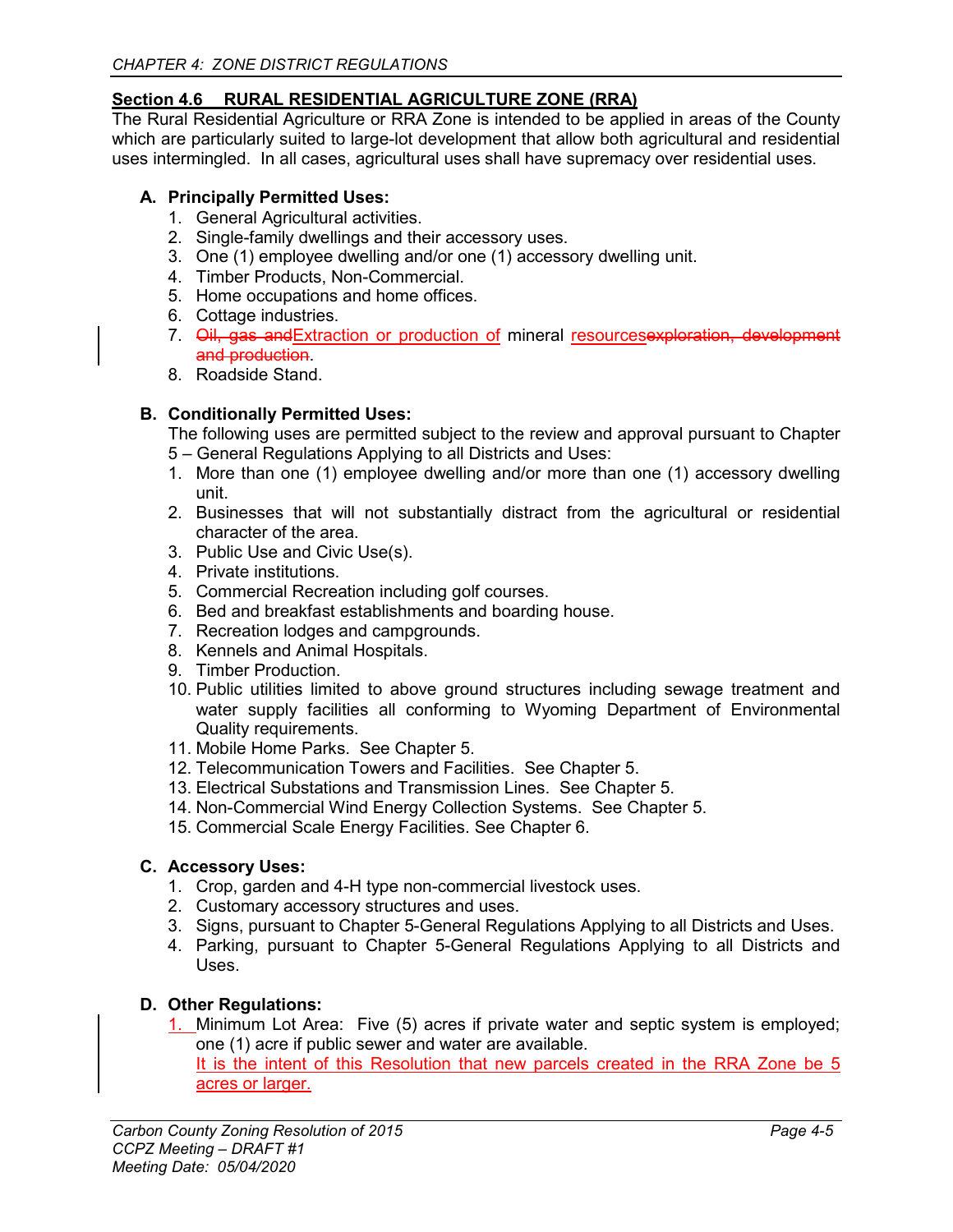*Lot Size Exemption:* 

- a. A lot created by any legal means prior to the adoption of this Resolution, less than 5 acres in size, meeting the criteria for a zone change to RRA, may be considered conforming in regard to size.
- b. Any lot in an approved subdivision.
- 1.2. Minimum Yard Setback and Maximum Building Height See Chapter 5-General Regulations Applying to all Districts and Uses.
- 2.3. Density: In order to avoid potential illegal subdivision creation, the zoning designation shall specify a density (i.e., RRA-10) meaning one principally permitted dwelling unit per 10 acres.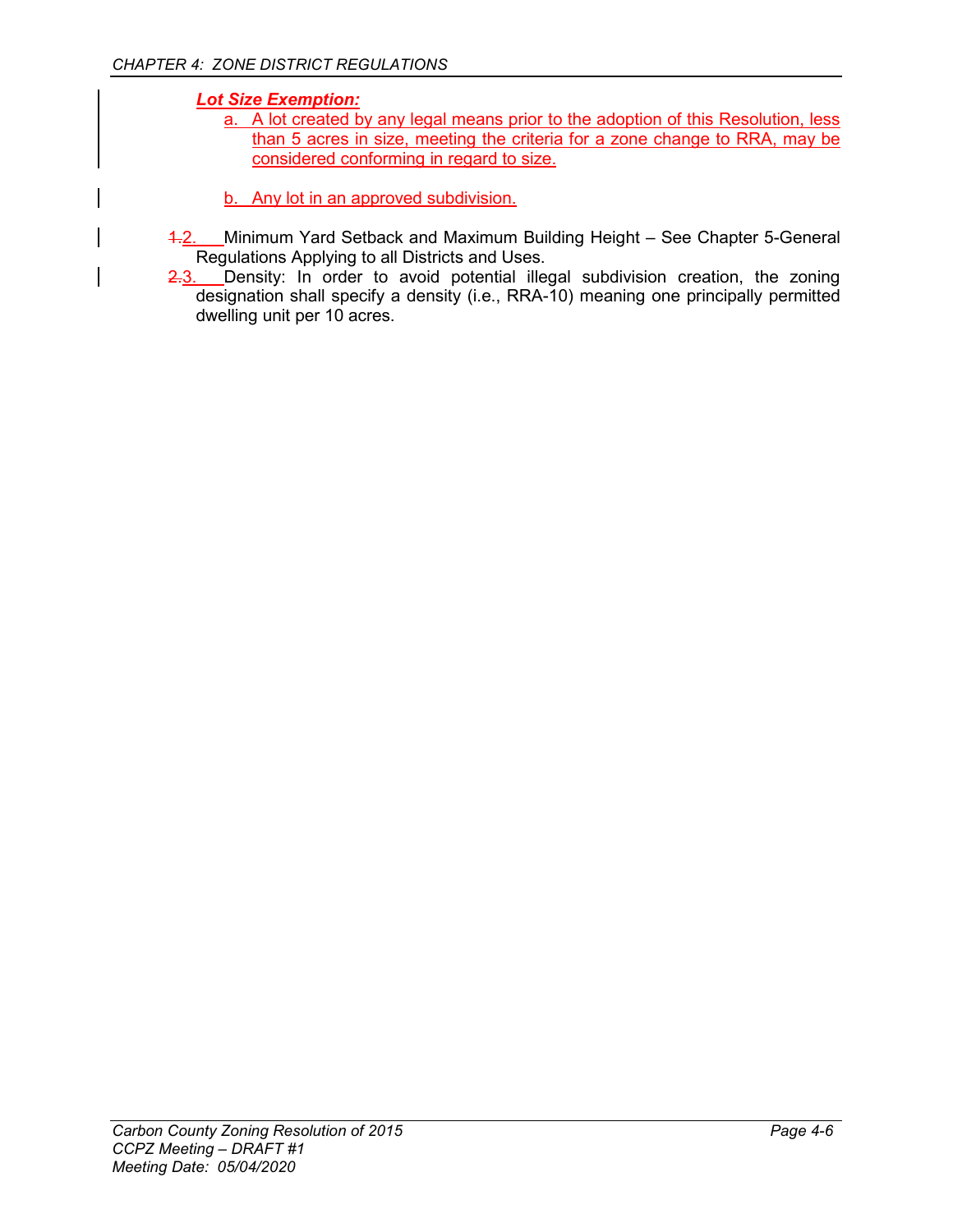#### **CHAPTER 5 GENERAL REGULATIONS APPLYING TO ALL DISTRICTS AND USES**

#### **Section 5.1 SUPPLEMENTARY REGULATIONS**

- A. Placement of Uses and Structures.
	- The placement of buildings, structures or uses, shall be subject to the following requirements:
		- 1. Nothing contained herein shall prevent the construction of a private garage as a structural part of a main dwelling, provided that when so constructed, the exterior garage walls shall be regarded as the walls of the main dwelling in applying the front, rear, and side yard regulations of this Resolution.
		- 2. No private garage or other accessory building shall be located within a required front yard nor within a required side yard.
		- 3. Any access driveway may be located within a required side yard or required front yard provided that the access driveway does not at any point have a grade in excess of 10 percent (10%).
		- 4. Required accessory buildings and uses shall be on the same lot with the main building or buildings or on an adjacent or abutting lot in the same ownership.
- B. Yard(s) and Setbacks.

An open space, other than a court, that lies between the principal building or buildings and structures and the nearest lot line. The minimum required yard is unoccupied and unobstructed from the ground upward except as may be specifically allowed in this Zoning Resolution.

Yards are further defined as follows:

- 1. Yard, Front: Means a space extending the full width of the lot between any building and the front lot line and measured perpendicular to the building at the closet point to the front lot line.
- 2. Yard, Rear: Means a space extending across the full width of the lot between the principal building and the rear lot line and measured perpendicular to the building at the closet point to the rear lot line.
- 3. Yard, Side: Means a space extending from the front yard to the rear yard between the principal building and the side lot line and measured perpendicular from the side lot line to the closet point of the principal building.
- 4. Every part of a required yard shall be open to the sky except for the following:
	- a. Retaining walls and at grade terrace's or patio's;
	- b. Projections of sills, belt courses and ornamental features projecting no more than six inches (6");
	- c. Pilasters and roof overhangs/eves may project no more than thirty inches (30");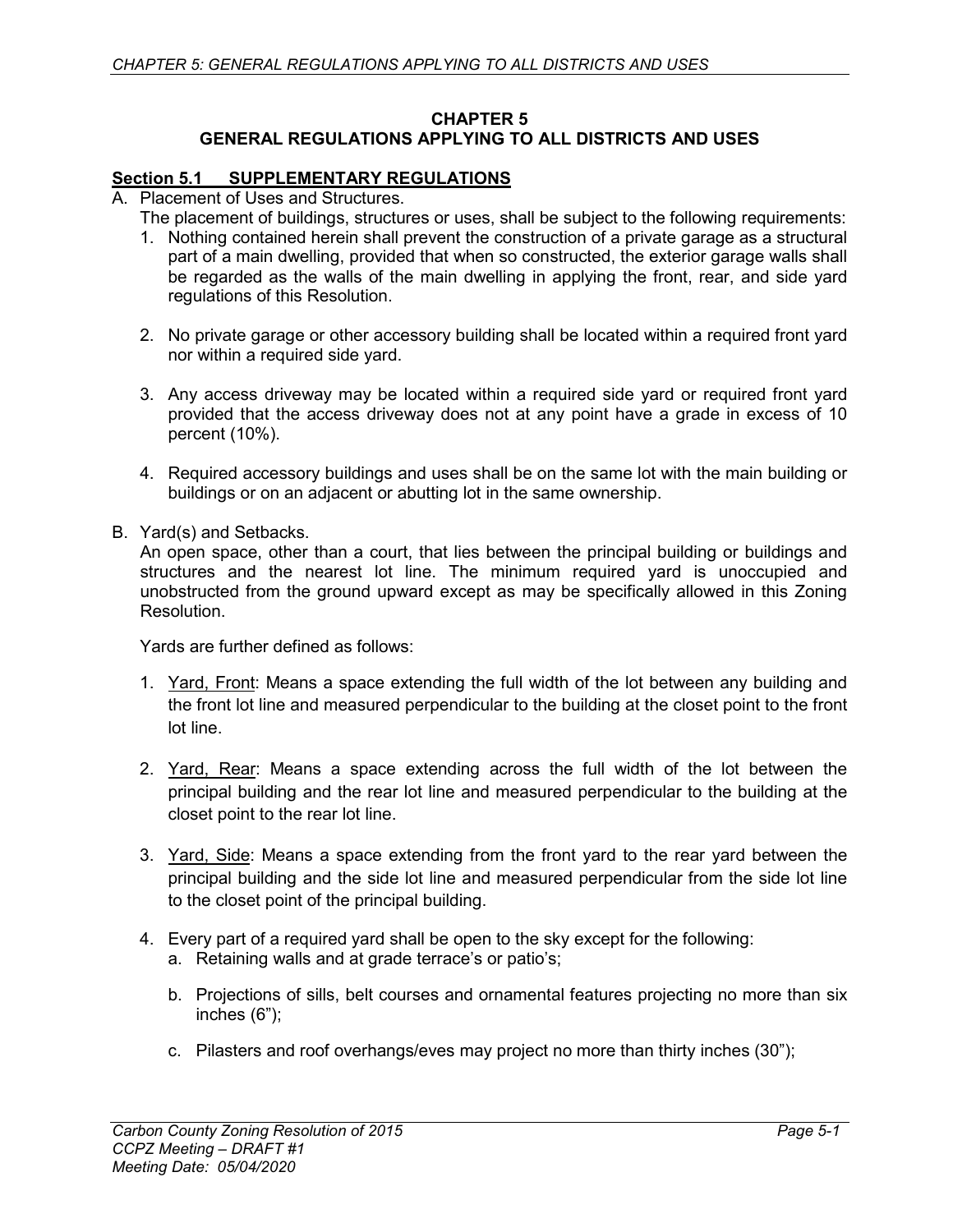- d. Chimneys and open or lattice enclosed fire escapes or stairways that are required by law may extend into a required yard/setback no more than four feet (4');
- e. The front yard shall be open and unobstructed except for an unroofed balcony projecting no more than eight feet (8') or steps providing access to a porch or first floor entry door.

| <b>MINIMUM SETBACKS</b>                                                                                                                                                                                                                                                                                                                                                                                                                                                                                                                                                                                                                                                                                                                                                                                                                                                                                                                                                                                                              |                                                                                                                            |             |            |           |        |                        |     |     |                      |
|--------------------------------------------------------------------------------------------------------------------------------------------------------------------------------------------------------------------------------------------------------------------------------------------------------------------------------------------------------------------------------------------------------------------------------------------------------------------------------------------------------------------------------------------------------------------------------------------------------------------------------------------------------------------------------------------------------------------------------------------------------------------------------------------------------------------------------------------------------------------------------------------------------------------------------------------------------------------------------------------------------------------------------------|----------------------------------------------------------------------------------------------------------------------------|-------------|------------|-----------|--------|------------------------|-----|-----|----------------------|
| Setbacks are the distance between a building or structure and any lot line. The setback lines<br>define the building area and establish the required yards.                                                                                                                                                                                                                                                                                                                                                                                                                                                                                                                                                                                                                                                                                                                                                                                                                                                                          |                                                                                                                            |             |            |           |        |                        |     |     |                      |
| Zone                                                                                                                                                                                                                                                                                                                                                                                                                                                                                                                                                                                                                                                                                                                                                                                                                                                                                                                                                                                                                                 | <b>RAM</b>                                                                                                                 | <b>FPSR</b> | <b>RRA</b> | <b>RD</b> | $C-1$  | $C-2$                  | IL  | IH. | <b>PUD</b>           |
| <b>District</b>                                                                                                                                                                                                                                                                                                                                                                                                                                                                                                                                                                                                                                                                                                                                                                                                                                                                                                                                                                                                                      |                                                                                                                            | (1)         | (1)        | (1)       | (2)(3) | (2)(3)                 | (4) | (4) | <b>Site Specific</b> |
| Front (5)                                                                                                                                                                                                                                                                                                                                                                                                                                                                                                                                                                                                                                                                                                                                                                                                                                                                                                                                                                                                                            | 40'                                                                                                                        | 20'         | 20'        | 20'       | 25'    | 25'                    | 50' | 50' |                      |
| Rear(6)(7)                                                                                                                                                                                                                                                                                                                                                                                                                                                                                                                                                                                                                                                                                                                                                                                                                                                                                                                                                                                                                           | 40'                                                                                                                        | 20'         | 20'        | 20'       | 25'    | 25'                    | 25' | 25' |                      |
| Side                                                                                                                                                                                                                                                                                                                                                                                                                                                                                                                                                                                                                                                                                                                                                                                                                                                                                                                                                                                                                                 | 40'                                                                                                                        | 10'         | 10'        | 10'       | 25'    | 25'                    | 25' | 25' |                      |
| <b>NOTES</b>                                                                                                                                                                                                                                                                                                                                                                                                                                                                                                                                                                                                                                                                                                                                                                                                                                                                                                                                                                                                                         |                                                                                                                            |             |            |           |        |                        |     |     |                      |
| Through or Double                                                                                                                                                                                                                                                                                                                                                                                                                                                                                                                                                                                                                                                                                                                                                                                                                                                                                                                                                                                                                    | Frontage Lot                                                                                                               |             |            |           |        | See Lot Layout Diagram |     |     |                      |
|                                                                                                                                                                                                                                                                                                                                                                                                                                                                                                                                                                                                                                                                                                                                                                                                                                                                                                                                                                                                                                      | Corner Lot                                                                                                                 |             |            |           |        | See Lot Layout Diagram |     |     |                      |
| Irregular shaped lots                                                                                                                                                                                                                                                                                                                                                                                                                                                                                                                                                                                                                                                                                                                                                                                                                                                                                                                                                                                                                | Setbacks shall be determined by the Zoning Officer, subject to<br>review by the Planning & Zoning Commission (Commission). |             |            |           |        |                        |     |     |                      |
| One hundred feet (100') from the edge of the right-of-way of a<br>Scenic By-Way or                                                                                                                                                                                                                                                                                                                                                                                                                                                                                                                                                                                                                                                                                                                                                                                                                                                                                                                                                   |                                                                                                                            |             |            |           |        |                        |     |     |                      |
| Back Way<br>scenic by-way or back way.<br>A thirty (30') foot strip of land measured horizontally from the<br><b>Stream Setback</b><br>identifiable high water mark on each side of any stream shall be<br>For the purpose of<br>protecting water resources<br>protected in its natural state. Certain improvements may be<br>Does not apply to<br>located within the stream setback as long as site disturbance is<br>minimized to the greatest extent possible, including but not<br>agricultural related activities<br>limited to the following: improvements pursuant to a floodplain<br>development permit, footpaths and trails intended for non-<br>motorized use, bridges, fences, all irrigation related construction<br>and structures, hydroelectric facilities, including piping and<br>ditches, flood control and bank stabilization devices.<br>Utilities may be located within the stream setback if designed by<br>a professional engineer licensed in Wyoming and approved as<br>part of the county review process. |                                                                                                                            |             |            |           |        |                        |     |     |                      |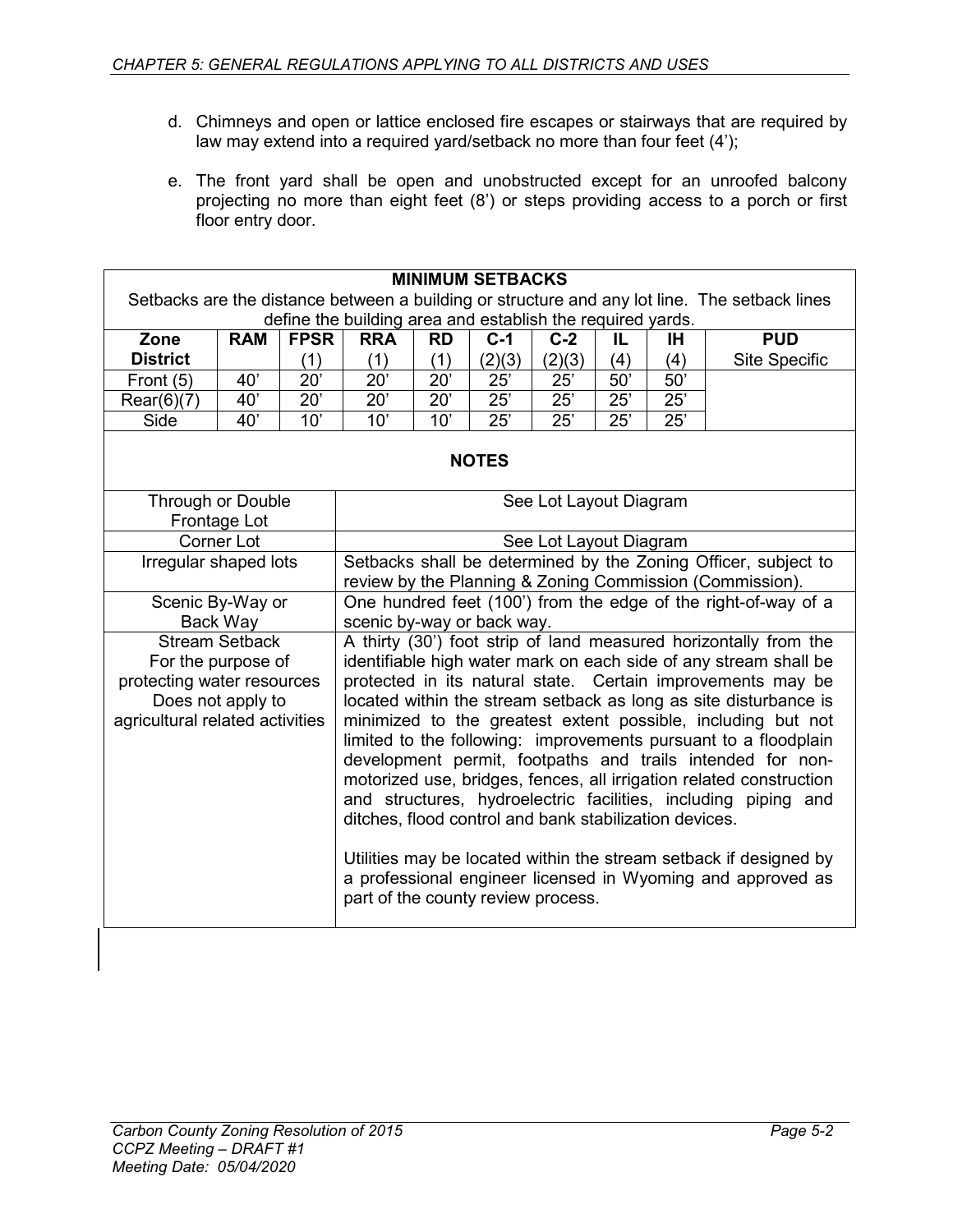| <b>Skyline Acres Industrial Subdivision</b>                                                                                                                      |                                                 |                             |                                               |                                             |                                                                 |  |  |  |  |
|------------------------------------------------------------------------------------------------------------------------------------------------------------------|-------------------------------------------------|-----------------------------|-----------------------------------------------|---------------------------------------------|-----------------------------------------------------------------|--|--|--|--|
|                                                                                                                                                                  | <b>Setbacks</b>                                 |                             |                                               |                                             |                                                                 |  |  |  |  |
|                                                                                                                                                                  | <b>Existing</b><br><b>Setbacks</b><br>IL and IH | Proposed<br><b>Setbacks</b> | Proposed<br><b>Setbacks</b><br><b>Block 4</b> | Original<br><b>Protective</b><br>Covenants* | <b>Comments</b><br>See Chapter 5 for<br>additional<br>standards |  |  |  |  |
| Front                                                                                                                                                            | 50'                                             | <u> 25'</u>                 | $20^{\circ}$                                  | 30'                                         |                                                                 |  |  |  |  |
| Rear                                                                                                                                                             | <u> 25'</u>                                     | $\frac{25}{1}$              | 10'                                           | 30'                                         |                                                                 |  |  |  |  |
| <b>Side</b>                                                                                                                                                      | 25'                                             | 25'                         | 10'                                           | 10'                                         |                                                                 |  |  |  |  |
|                                                                                                                                                                  |                                                 |                             |                                               |                                             |                                                                 |  |  |  |  |
| <b>*Protective Covenants Expired</b><br>02-04-07                                                                                                                 |                                                 |                             |                                               |                                             |                                                                 |  |  |  |  |
| (4) Fifty (50) feet Rear and Side setback if adjacent to a Residential Zone – Not Applicable to<br>platted lots within the Skyline Acres Industrial Subdivision. |                                                 |                             |                                               |                                             |                                                                 |  |  |  |  |

| <b>Skyline Acres Industrial Subdivision</b><br><b>Maximum Height</b> |                  |                 |  |  |  |  |  |
|----------------------------------------------------------------------|------------------|-----------------|--|--|--|--|--|
|                                                                      | <b>Existing</b>  | Proposed        |  |  |  |  |  |
| <b>Maximum</b><br><b>Height</b>                                      | IL=75'<br>IH=n/a | $\frac{55}{55}$ |  |  |  |  |  |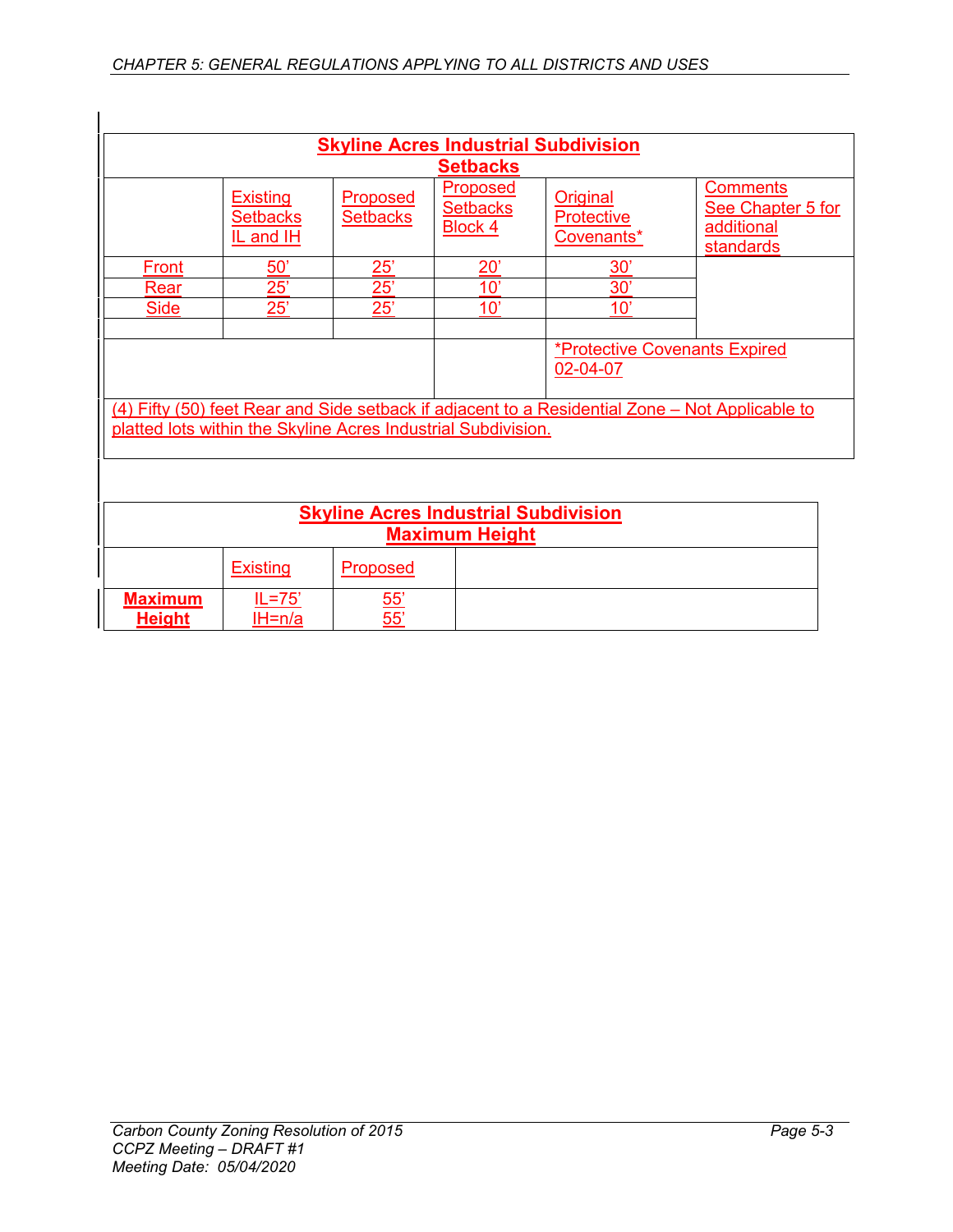#### **NOTES/EXPLANATIONS**

| (1) Accessory buildings and structures in the FPSR, RRA, and RD Zone Districts:                |                                                                               |  |  |  |  |  |  |  |
|------------------------------------------------------------------------------------------------|-------------------------------------------------------------------------------|--|--|--|--|--|--|--|
| A) No accessory building or structure shall be located closer than twenty-five feet (25') from |                                                                               |  |  |  |  |  |  |  |
| the front lot line.                                                                            |                                                                               |  |  |  |  |  |  |  |
| B) If a building is intended to house livestock, the side and rear setback shall be increased  |                                                                               |  |  |  |  |  |  |  |
|                                                                                                | to twenty five (25').                                                         |  |  |  |  |  |  |  |
| $(2)$ C-1, C-2                                                                                 | (50') Fifty feet Front setback if adjacent to a State Highway or Interstate.  |  |  |  |  |  |  |  |
| $(3)$ C-1, C-2                                                                                 | (50') Fifty feet Front, Rear and Side setback if adjacent to a Residential    |  |  |  |  |  |  |  |
|                                                                                                | Zone.                                                                         |  |  |  |  |  |  |  |
| $(4)$ IL and IH                                                                                | (50) Fifty feet Rear and Side setback if adjacent to a Residential Zone.      |  |  |  |  |  |  |  |
| (5) Front Setback                                                                              | When a lot or building site is bounded by a public street and one (1) or      |  |  |  |  |  |  |  |
|                                                                                                | more alleys or private easements or private streets, the front lot line shall |  |  |  |  |  |  |  |
|                                                                                                | be the lot line that is nearest to the public street.                         |  |  |  |  |  |  |  |
| (6) Rear Setback                                                                               | Accessory buildings or structures may be located within the rear yard, but    |  |  |  |  |  |  |  |
|                                                                                                | no closer than five (5') feet of the rear lot line.                           |  |  |  |  |  |  |  |
| (7) Rear Setback                                                                               | In the case of an interior triangular or wedge-shaped lot, rear setback       |  |  |  |  |  |  |  |
|                                                                                                | shall be a straight line 10 feet in length which (a) is approximate parallel  |  |  |  |  |  |  |  |
|                                                                                                | to the front lot line and (b) intersects the two (2) other points at points   |  |  |  |  |  |  |  |
|                                                                                                | most distant from the front lot line.                                         |  |  |  |  |  |  |  |

C. Height.

#### **MAXIMUM HEIGHT**

The vertical distance measured from the average finished grade at the foundation corners of the building or structure to the highest point of the building or structure, except as listed herein.

| Zone<br><b>District</b> | <b>RAM</b> | <b>FPSR</b> | <b>RRA</b> | RD  | $C-1$ | $C-2$ |     | ш<br>ıп | <b>PUD</b>                     |
|-------------------------|------------|-------------|------------|-----|-------|-------|-----|---------|--------------------------------|
| Max.<br>Height          | n∖a        | 35'         | 35'        | 35' | 50'   | 60'   | 75' | n/a     | <b>Site</b><br><b>Specific</b> |

- 1) Nothing herein contained shall restrict the height of a church spire, cupola, dome, mast, belfry, clock or met tower, transmission line, flagpole, chimney flue, water tank, elevator or star bulkhead, stage tower, scenery loft, or similar structure.
- 2) No such structure referred to #1 shall:
	- (a) have a lot coverage at the base in excess of 10 percent (10%) of the lot area;
	- (b) be used for residence or tenancy purposes;
	- (c) have any advertising sign or device inscribed upon or attached to such structure.
- 3) Airport Influence Area Height Limitations. Height Limitations within the Airport Influence Area are subject to the limitations of the district within which the project is located and subject to limitations of the Airport Board and other appropriate referral agencies.
	- (a) Submission of a Notice of Proposed Construction and Alteration (current form) and subsequent approval from the Federal Aviation Administration Administrator (FAA) shall be required for the construction or alteration of any structure penetrating a 100:1 foot plane located within twenty thousand feet (20,000') of any runway. Receipt of a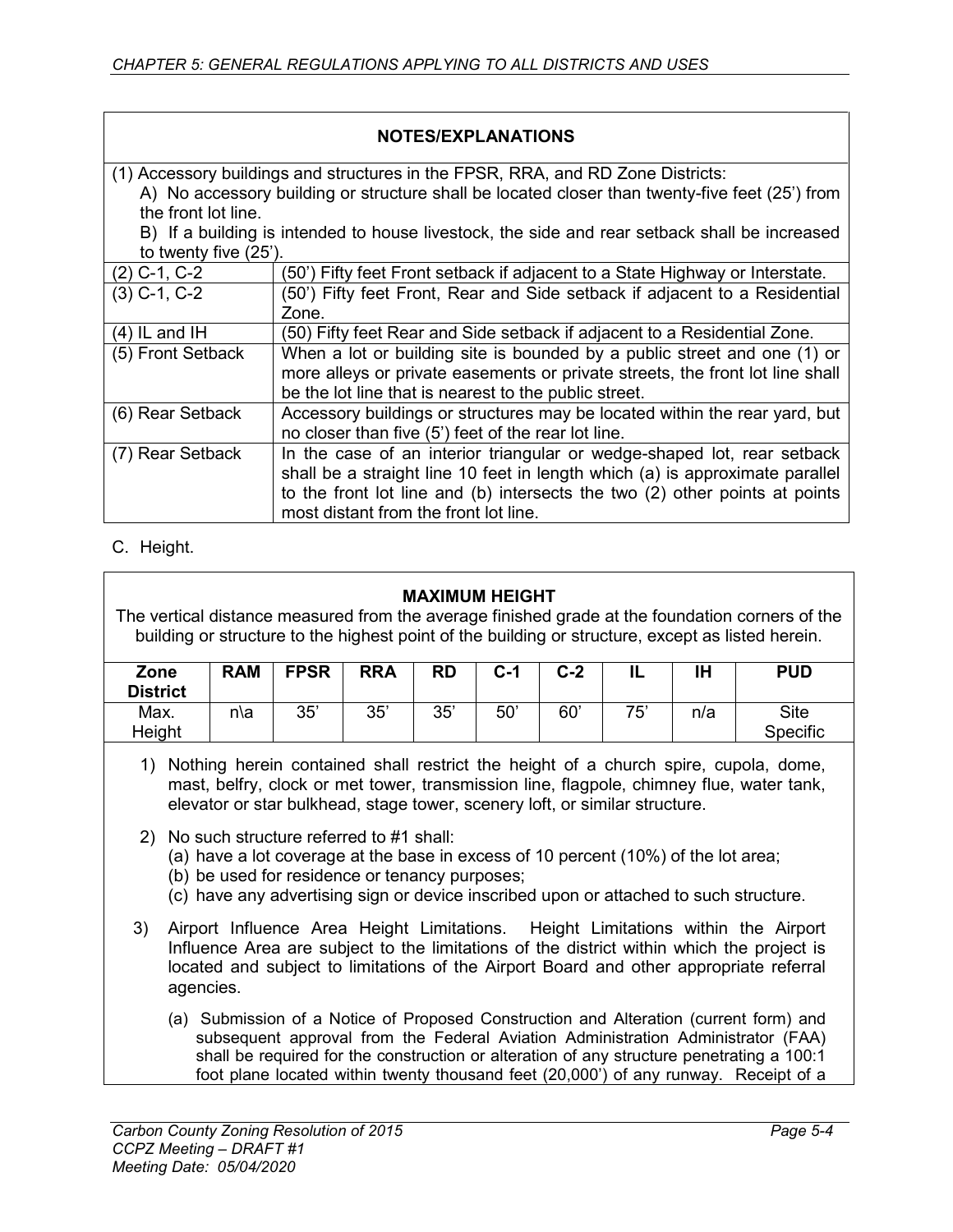FAA Form Determination of No Hazard (current form) for any structure is required before issuing a building permit.

#### **Section 5.4 DESIGN AND DEVELOPMENT STANDARDS**

Certain design standards are requisite to insure good development and to avoid the need of expensive corrective measures by the land owner or the County. It is, therefore, the intent of this section is to provide minimum Design Standards relating to drainage, sanitation, water supply and roads to be applied as development occurs.

#### A. Drainage.

No building shall be erected, structurally altered, or relocated on any land, which is in a Special Flood Hazard Area (SFHA) without receiving a building permit and a Floodplain Development Permit. See Appendix B-Flood Damage Prevention Resolution.

#### B. Sanitation.

Building permits issued for the erection, alteration, or relocation of a building for human use or occupancy shall require the structure to be served by a sewage disposal method, which meets the standards and the requirements of the State of Wyoming Department of Environmental Quality/Water Quality Division Rules and Regulations.

#### C. Water Supply.

Building permits issued for the erection, alteration, or relocation of a building for human occupancy shall require the structure to be served by a water supply method which meets the standards and requirements of the State of Wyoming Department of Environmental Quality/Water Quality Division Rules and Regulations, or a private well permitted by the Wyoming State Engineer. Single family seasonal and recreational dwellings (cabins) that are not used for rental units or commercial use, may utilize a cistern, tank or hauled water for domestic use.

#### C. Telecommunication Towers.

Communication towers are only allowed by conditional use permits in all zones. Building permits are required for construction, modification, reconstruction, or addition of equipment and must demonstrate Federal Communication Commission (FCC) Phase II compliance.

- 1. Co-location is encouraged. Towers must be designed to accommodate at least three (3) antenna arrays oriented in vertical succession and associated equipment.
	- a. Additional users and associated equipment shall not add to the permitted tower height, nor shall it cause the tower to exceed design wind load rating.
	- b. All plans for towers shall be stamped by an engineer and include the wind load rating.
	- c. Commercial wireless telecommunication service providers must not unreasonably exclude other providers from co-locating on the same tower when co-location is structurally, technically or otherwise possible.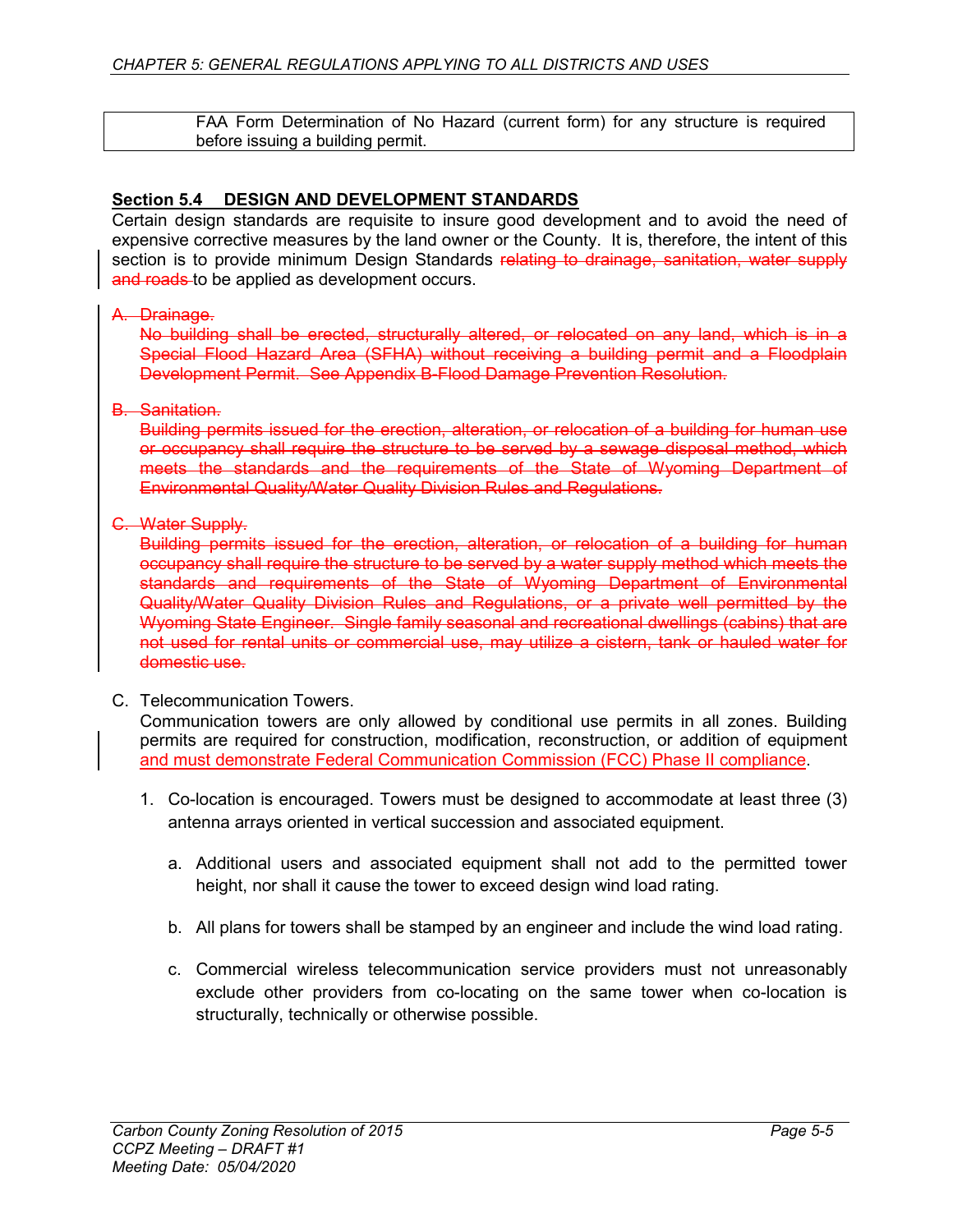- 2. Clear Zone. An area with a radius equal to 110% of the tower height is to be maintained by both the permit holder and land owner as a clear zone.
	- a. Habitable structures unrelated to the operation of the approved tower shall not be located within the clear zone.
	- b. Towers should be sited so that public right-of-ways are outside of the clear zone.
	- 3. Maximum Height. There are no Maximum Height Limitations for new Telecommunication Towers; however, the proposed maximum height must be included in the Conditional Use Permit (CUP) application and justified to the Commission as part of the CUP review process.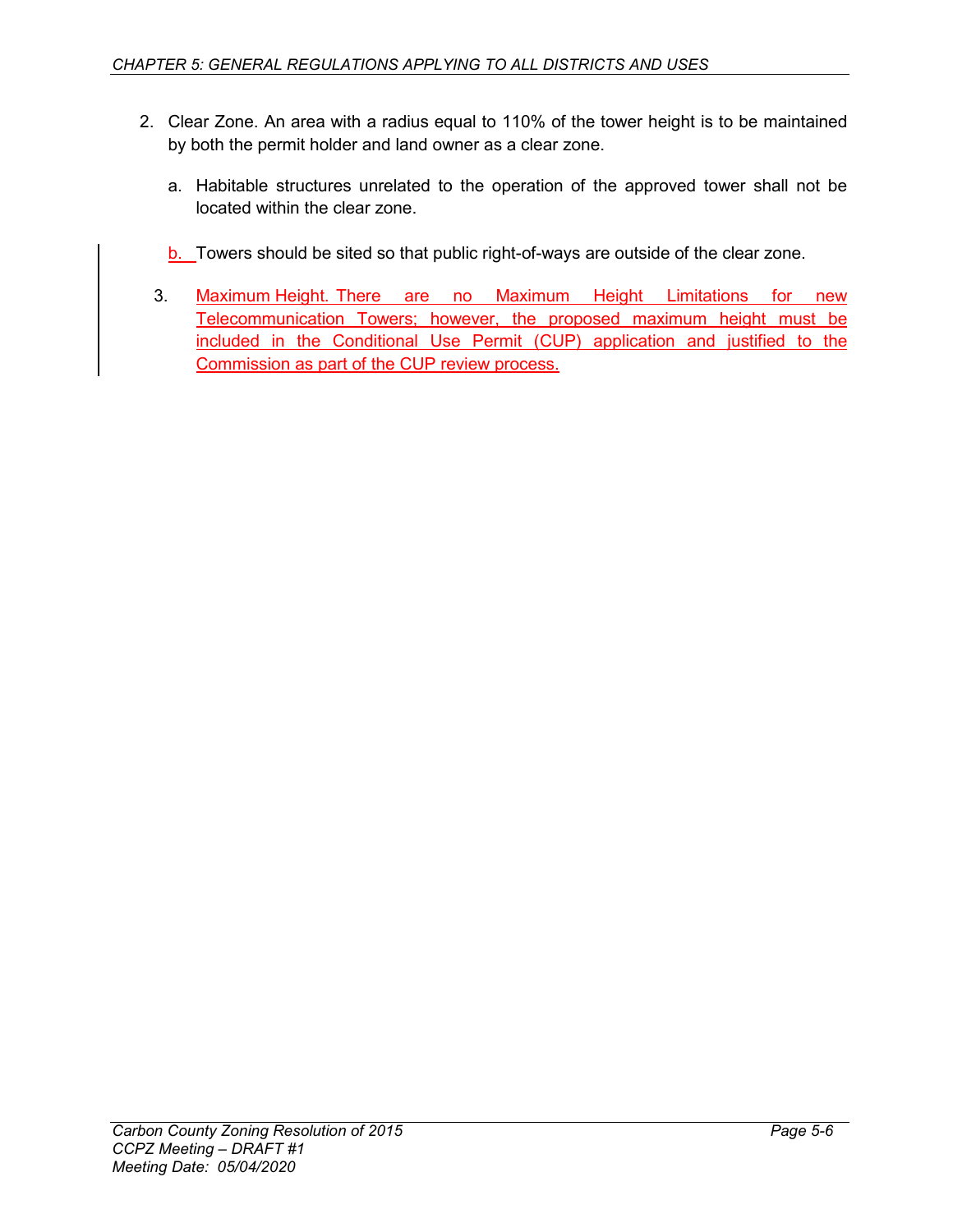#### **CHAPTER 7 ADMINISTRATION AND ENFORCEMENT**

## **Section 7.1 INTERPRETATION**

The provisions of this Resolution shall be held to be minimum requirements adopted for the promotion of the public health, safety morals, comfort, convenience, and general welfare.

#### **Section 7.2 ADMINISTRATION AND ENFORCEMENT**

#### A. Enforcement Responsibility.

- 1. It shall be the responsibility to the Zoning Officer to administer and enforce the provision of the Carbon County Zoning Resolution.
- 2. It shall be unlawful to locate, erect, construct, reconstruct, enlarge, maintain, or use any building or use any land within the unincorporated area of Carbon County without first obtaining a Building Permit from the Department, and no such Building Permit shall be issued unless the plans for the proposed building, structure, or use fully comply with this Zoning Resolution. The Department, shall act upon any application submitted; shall grant a Building Permit in all cases where the proposed construction or use complies with the requirements of the Zoning Resolution; and if it denies the application, shall specify the reasons for such denial.
- 3. The Zoning Officer (or his/her designee) shall have the authority and responsibility to enter upon any public or private premises and make inspection thereof at any reasonable time, and for any proper purpose in enforcing this Resolution. Further, upon reasonable cause or questions to proper compliance, to revoke any Building Permit and issue cease and desist orders requiring the cessation of any building, construction, moving, alteration or use which is in violation of the provisions of this Resolution.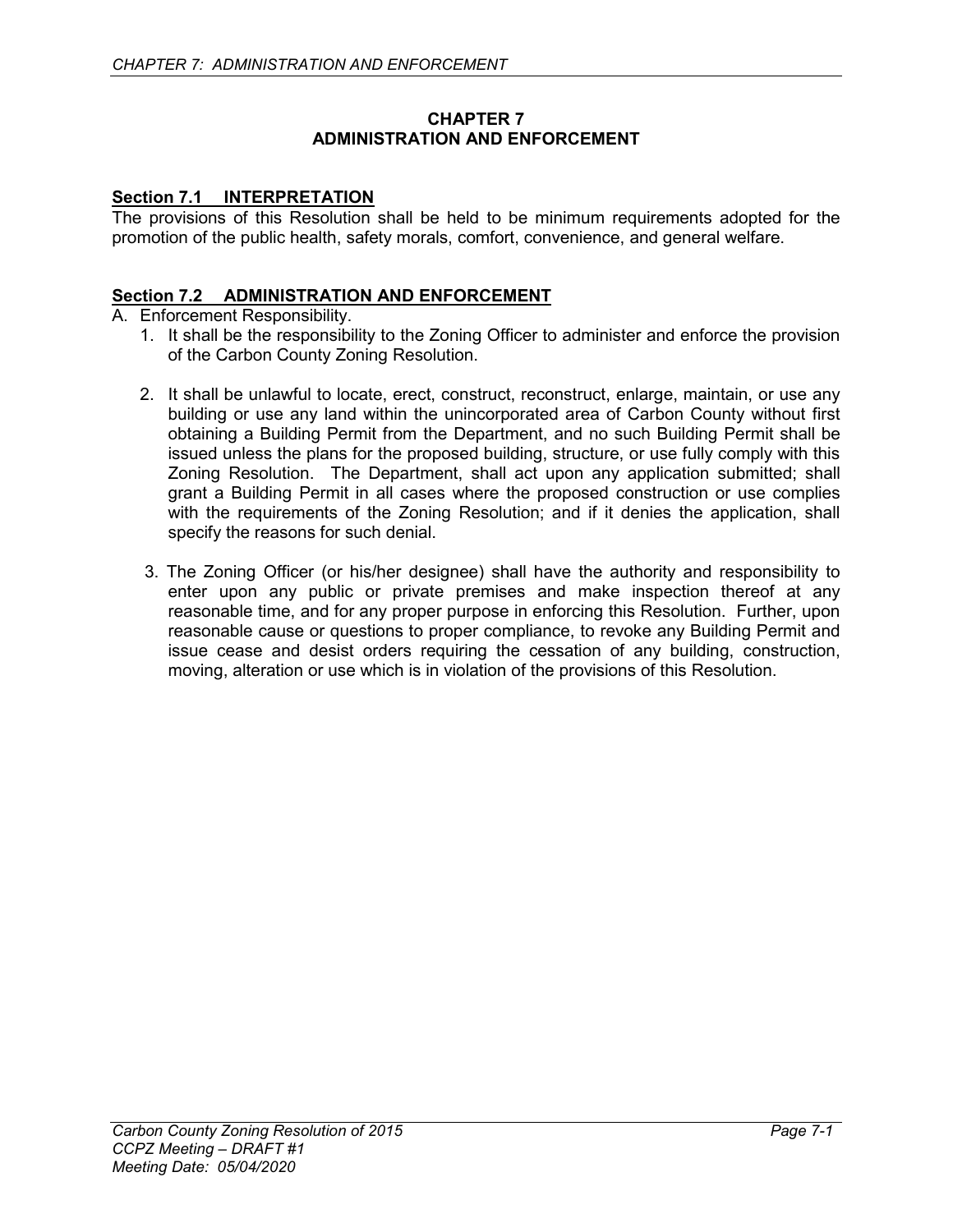# **Section 7.4 BUILDING PERMITS – SITE PLAN APPROVAL**

Any Permitted Use unless, otherwise excepted herein, shall require Site Plan Approval. Said site plan shall be submitted in adequate detail to determine compliance with this Zoning Resolution. Upon determination of compliance with this Zoning Resolution, the site plan approval process will result in the issuance of a building permit and/or a zoning certificate.

- A. It is intended that the Building Permit process will enable the Zoning Officer to check compliance of all proposed construction with applicable regulations prior to actual start of Building Permit application fees are required to offset the costs of administration and site inspections and shall be in accordance with the fee schedule adopted by the Board.
- B. All construction that either places new buildings or structures on the land, or adds to the floor area of existing buildings either vertically or horizontally; or that alters the physical appearance of the site by placement of structures or physical improvements such as porches or decks shall require the submittal of an application and approval of a Building Permit.
- C. New signs, relocation of a sign or the enlargement of a sign requires the submittal of an application and approval of a Sign Permit.
- D. The following construction shall not require a Building Permit:
	- 1. One-story detached residential accessory structures that are used as tool and storage sheds, playhouses and similar uses and porches and decks provided the floor area does not exceed 120 square feet and the structure is located to conform to setbacks requirements.
	- 2. Fences less than eight (8) feet tall and agricultural fencing, including livestock windbreak fences taller than eight (8) feet. All fences in Commercial and Industrial zones shall require a building permit.
	- 3. Repair, enhancement, or replacement of dams, ditches, canals, water wells.
	- 4. Propane and fuel tanks used for non-commercial (no further sales) for residential or agricultural use.
	- 5. Water tanks supported directly upon grade if the capacity does not exceed 5,000 gallons. All agriculture related water tanks do not require a building permit.
	- 6. Door, window and siding replacement.
	- 7. Internal renovations that do not change the use of a building or add to the floor area.
	- 8. Roof repair and replacement that does not add to the roof area.
	- 9. Pavement, sidewalks and driveways. Driveways with access onto public right-of-ways may require County or State permit(s).
	- 10. Swings and similar playground structures or equipment.
	- 11. Livestock Scales and the associated scale house structure, up to 200 square feet.
	- 12. Snow fences that are located along public right-of-ways and approved by Wyoming Department of Transportation (WDOT), the Local Conservation District, or the Carbon County Road & Bridge Department.
- E. Building Permit Procedure shall be in accordance with the following provisions. All applications for Building Permits shall include the following:
	- 1. Proof of ownership. The application shall be signed by the record owner or the applicant may submit the owner's authorization in the form of an affidavit signed by the record owner, power of attorney or similar legal authorization.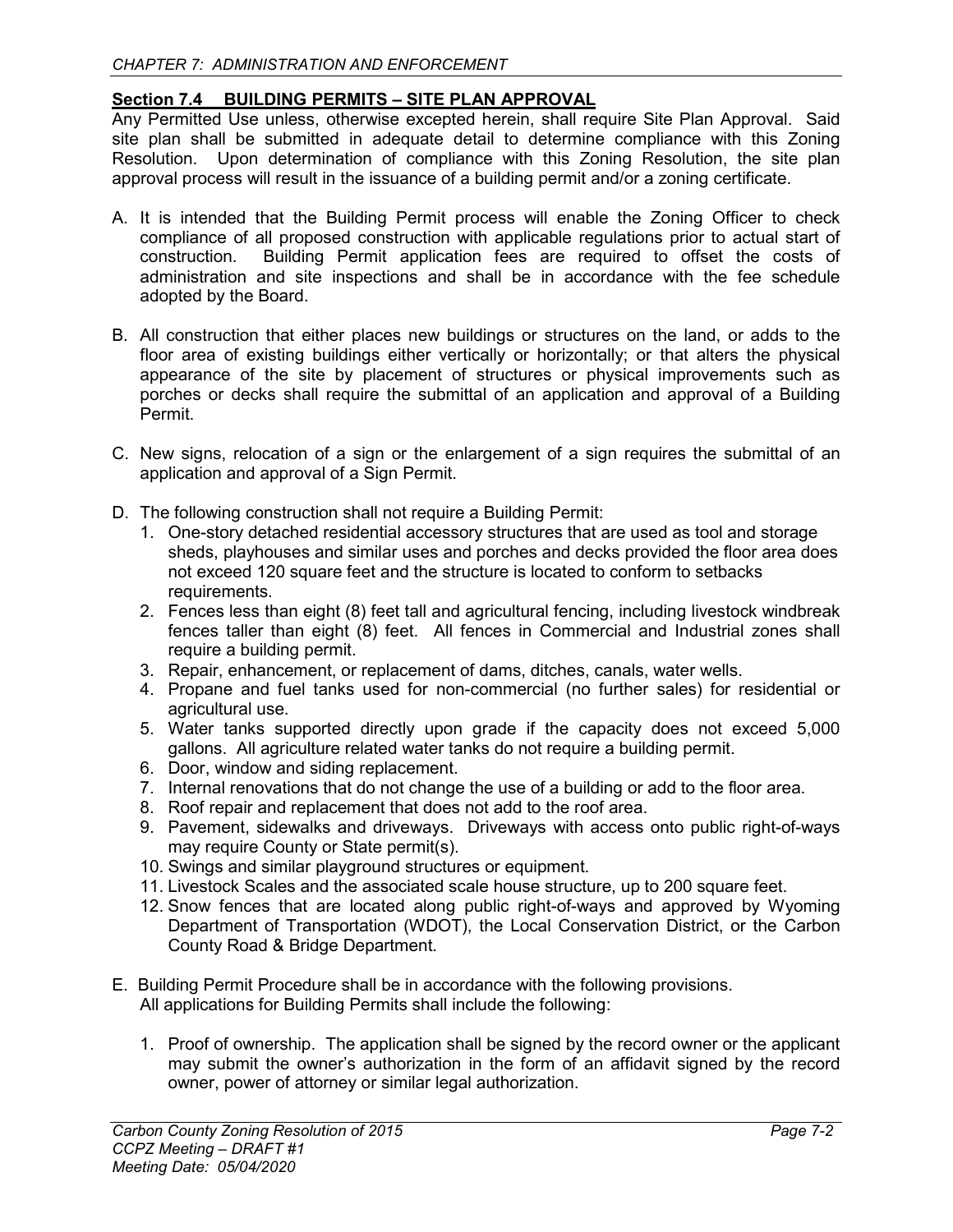- 2. A legal description of the property.
- 3. Minimum Site Plan Requirements:
	- a. Show the dimensions of the lot or parcel to be built upon.
	- b. The dimensions and location of easements, utility service, wells and sewage disposal\septic systems.
	- c. The dimensions and location of any existing buildings or structures on the lot.
	- d. The dimensions and location of proposed building, building addition or structure, and
	- e. Any other such otherThe Zoning Officer may require additional information as may be necessary, such as surveys, location and vicinity maps.
- 4. Submit proof of valid, legal and useable access to the property from a public highway, road or street. The width of said access must be in accordance with any applicable County standards or State Statutes for access. When crossing public lands, the access shall be approved and constructed in accordance with the appropriate public land management agency authorization.

## 5. Drainage.

No building shall be erected, structurally altered, or relocated on any land, which is in a Special Flood Hazard Area (SFHA) without receiving a building permit and a Floodplain Development Permit. See Appendix B-Flood Damage Prevention Resolution.

6. Sanitation.

Building permits issued for the erection, alteration, or relocation of a building for human use or occupancy shall require the structure to be served by a sewage disposal method, which meets the standards and the requirements of the State of Wyoming Department of Environmental Quality/Water Quality Division Rules and Regulations.

7. Water Supply.

Building permits issued for the erection, alteration, or relocation of a building for human occupancy shall require the structure to be served by a water supply method which meets the standards and requirements of the State of Wyoming Department of Environmental Quality/Water Quality Division Rules and Regulations, or a private well permitted by the Wyoming State Engineer. Single family seasonal and recreational dwellings (cabins) that are not used for rental units or commercial use, may utilize a cistern, tank or hauled water for domestic use.

- 5.8. The Zoning Officer shall act promptly upon any permit application filed and shall grant permits where the proposed construction or use complies with the requirements of this Resolution. If the Zoning Officer denies an application, the reasons for such denial shall be specified in writing and the applicant notified of his right of appeal to the Commission.
- F. Validity and Transferability.
	- 1. A building permit shall be valid for a period of one (1) year from the date of issuance and all construction authorized by the permit must be completed within the one year period. The Zoning Officer may extend the time that a building permit is valid for a period not to exceed an additional one (1) year period upon application by the person to whom the building permit was issued and for good cause.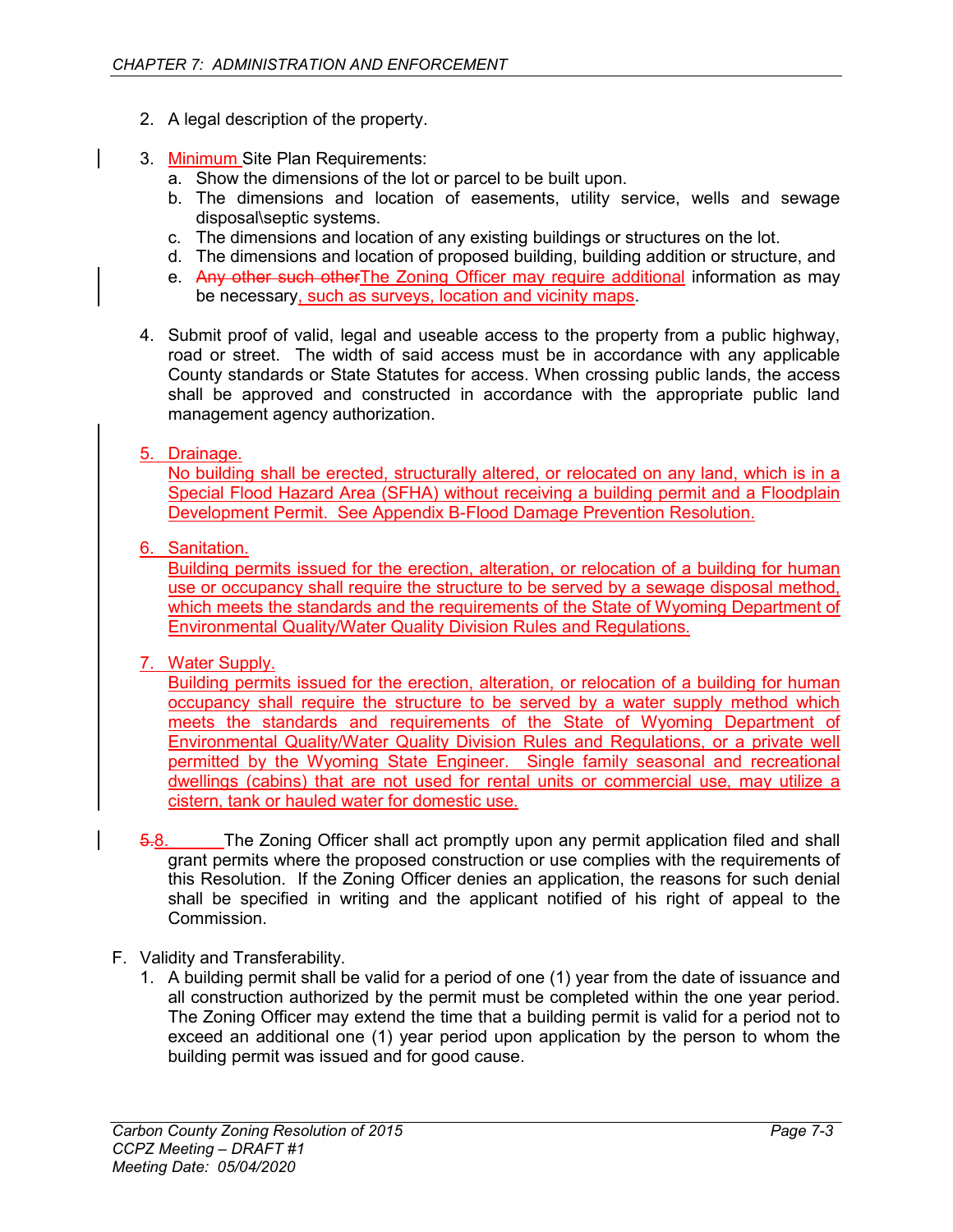2. A building permit may not be transferred.

# **Section 7.6 ZONING RESOLUTION AMENDMENTS AND ZONE DISTRICT\MAP AMENDMENTS**

A. General Procedure.

Zoning Resolution Amendments and zone changes\map amendments shall be done in accordance with Wyoming law and shall follow the Public Notice and Hearing Requirements contained within this Zoning Resolution.

- 1. The Commission may prepare and amend a comprehensive plan including zoning for promoting the public health, safety, morals and general welfare of the unincorporated areas of the Carbon County, and certify the plan to the Board.
- 2. Subject to the procedures specified in this section, zoning resolution amendments and zone changes may be initiated in any of the following ways:
	- a. By the Commission upon its own motion.
	- b. By the Board upon its own motion.
	- c. By petition of:
		- 1. record owner(s); or
		- 2. a majority of the owner(s) of record; or
		- 3. the contract purchaser(s) of the property with the consent of the record owner(s), owning a majority of the property to be rezoned.
- 3. The Commission shall prepare recommendations to effectuate the planning and zoning purposes and certify its recommendations to the Board. After the public hearing has been held, the Board shall vote upon the adoption of the Commission's recommendation. No Commission's recommendation shall be adopted unless a majority of the Board votes in favor thereof.
- B. Effect of Denial of Application for a Zone Change. If an application for a zone change is denied, an application for the same zone change affecting the same property or use shall not be eligible for reconsideration for one (1) year after such denial.
- C. Specific Procedure for Zone Changes.

A zone change\map amendment is a Resolution adopted by the Board which changes the zone district classification of a particular parcel of land on the official Carbon County Zoning Map. When acting on zone changes, the Commission and Board shall require that the applicant provide evidence that the proposed zone change:

- 1. Is generally consistent with the Carbon County Comprehensive Land Use Plan, as amended; and,
- 2. Access to the property shall be conceptually described by survey, easements, legal description, map or other acceptable description.
- 2. Ingress and egress shall be provided to each parcel by a binding and recordable easements of not less than forty (40) feet in width to a public road unless specifically waived by the Board or when crossing public lands, the access shall be approved in accordance with the appropriate public land management agency authorization; and,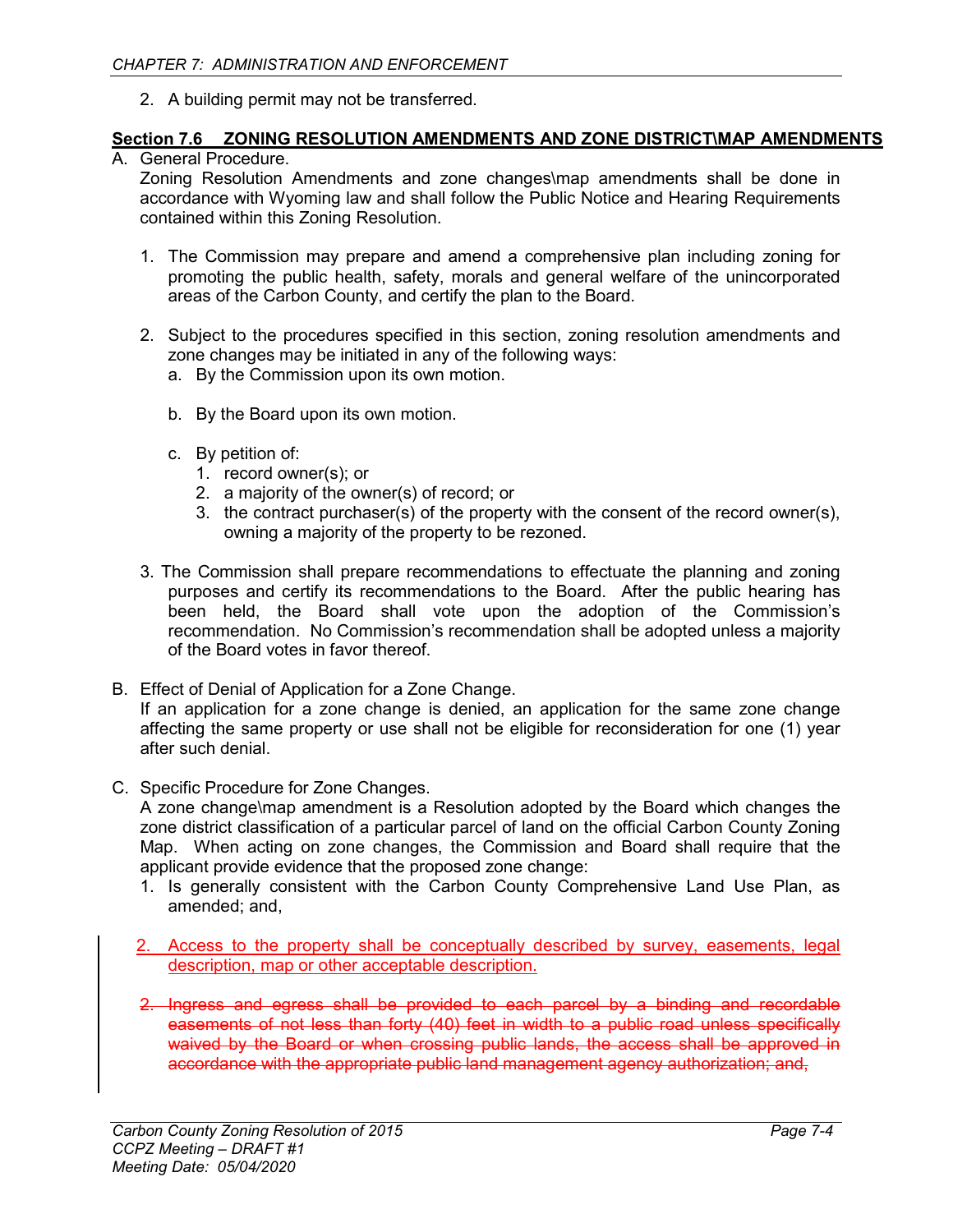- 3. Will meet at least one of the following criteria:
	- a. Is necessary to come into compliance with the Zoning Resolution;
	- b. The existing zoning of the land was the result of a clerical error;
	- c. The existing zoning of the land was based on a mistake of fact;
	- d. The existing zoning of the land failed to take into account the constraints on the affected property due to natural characteristics of the land, including but not limited to, steep slopes, floodplain, unstable soils, and inadequate drainage;
	- e. The affected property or its surrounding environs has changed or is changing to such a degree that it is in the public interest to encourage a redevelopment of the area or to recognize the changed character of the area; or
	- f. The proposed rezoning is necessary in order to provide land for a community need that was not anticipated at the time of adoption of the Zoning Resolution.

#### **Section 7.9 VIOLATIONS AND LIABILITY**

A. Violations and Penalty.

No person shall locate, erect, construct, reconstruct, enlarge, change, maintain or use any building or use of land in violation of this Resolution or amendment thereto. The record owner who violates this Resolution may be punishable by a fine of not more than one two hundred dollars ( $$4 \, 200.00$ ) for each offense. Each calendar day during which the violation shall continue shall be deemed to be a separate offense.

B. Legal Action.

In case any building or structure is, or is proposed to be erected, constructed, reconstructed, altered, maintained or used, or any land is proposed to be used, in violation of any provision of this Resolution, or any amendment thereof, the Board, the County Attorney in and for the County of Carbon, or any owner of real estate within the zoned areas, in addition to other remedies provided by law, may institute injunction, mandamus, abatement or any other appropriate action to prevent, enjoin, abate or remove such unlawful erection, construction, reconstruction, alteration, maintenance or use. Appeals from judgments rendered in any action instituted to enforce this Resolution shall be permitted and shall be in accordance with the general appeals provisions of Wyoming Rules of Civil Procedure.

C. Liability for Damages.

This Resolution shall not be construed to hold Carbon County responsible for any damage to persons or property by reason of the inspection or re-inspection authorized herein or failure to inspect or re-inspect or by reason of issuing a Building Permit or in the administration and enforcement of this Resolution.